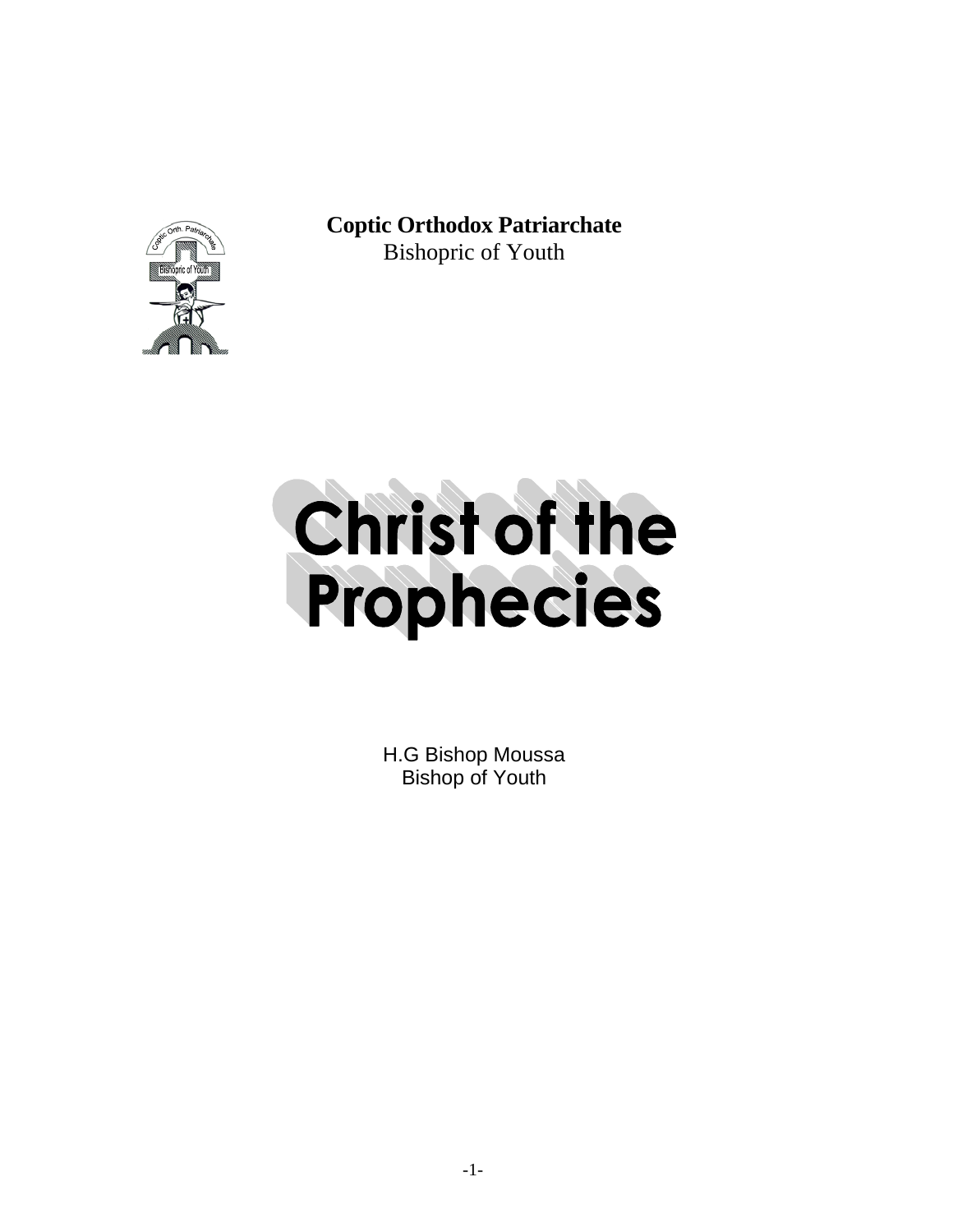



# *Why Believe in the Holiness of the Old Testament? 7*

*A- Sayings of the Lord Jesus ...7* 

- *B- The Testimony of the Four Gospels 12 C- The Testimony of the Epistles 14*
- *D- The Book of Revelation Is Another 20*

# Chapter2

# *Objections Against The Old Testament 23*

- *A- Some of the Major Objections 23*
- *B- Science and Religion...........27*
- *C- The Sensual Expressions & Language Used in Some Books of the Old Testament28*

# Chapter 3

# *The Purpose & Value of the Old Testament 29*

*A- Why Study The Old Testament 29 B- The Orthodox Coptic Church & The Old Testament 30* 

# Chapter 4

*Christ of the Manger is Christ of the Prophecies 32*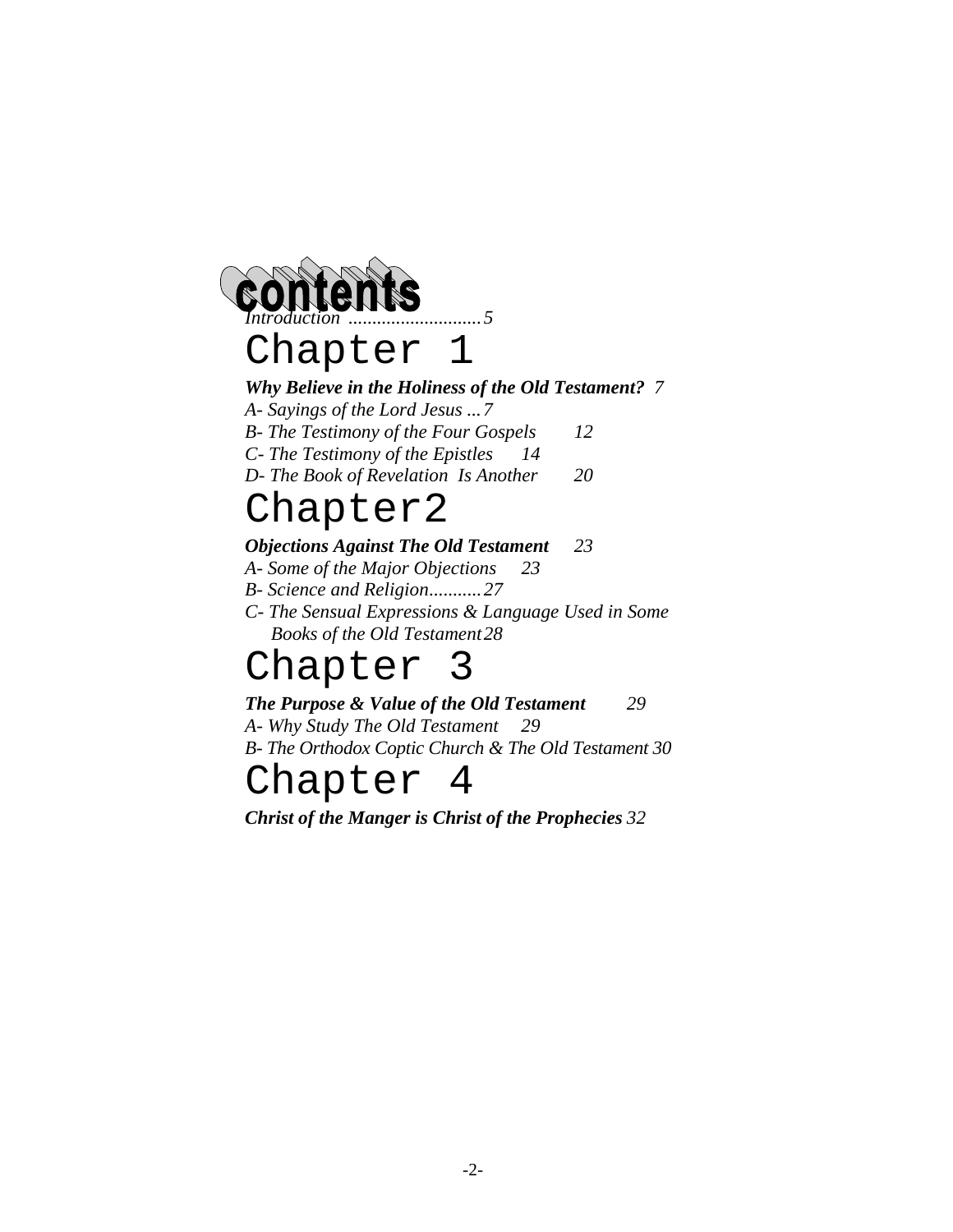- Some people attempt to belittle the holiness of the Old Testament, that is why I took the opportunity to connect the two Testaments through Christ's Birth because the Christ, whom the prophets prophesied about, is the same Christ who was born in the manger. Our great teacher Jesus Christ said:
- Mat 5:17-18 (NKJV) "*Do not think that I came to destroy the Law or the Prophets. I did not come to destroy but to fulfill. 18 For assuredly, I say to you, till heaven and earth pass away, one jot or one tittle will by no means pass from the law till all is fulfilled".*
- And: Rev. 22:19 (NKJV) "*and if anyone takes away from the words of the book of this prophecy, God shall take away his part from the Book of Life, from the holy city, and from the things which are written in this book".*
- So if anyone claims that this applies only to Revelation, we can say that:
- 2Tim. 3:16 (NKJV) "*All Scripture is given by inspiration of God, and is profitable for doctrine, for reproof, for correction, for instruction in righteousness"*
- The book referred to here is the Holy Bible which includes both Testaments. Our teacher Peter the Apostle says:
- 2Pet. 1:20-21 (NKJV) *"knowing this first, that no prophecy of Scripture is of any private interpretation, 21 for prophecy never came by the will of man, but holy men of God spoke as they were moved by the Holy Spirit".*
- 2 Pet. 1:19 (NKJV) "*And so we have the prophetic word confirmed, which you do well to heed as a light that shines in a dark place, until the day dawns and the morning star rises in your hearts";*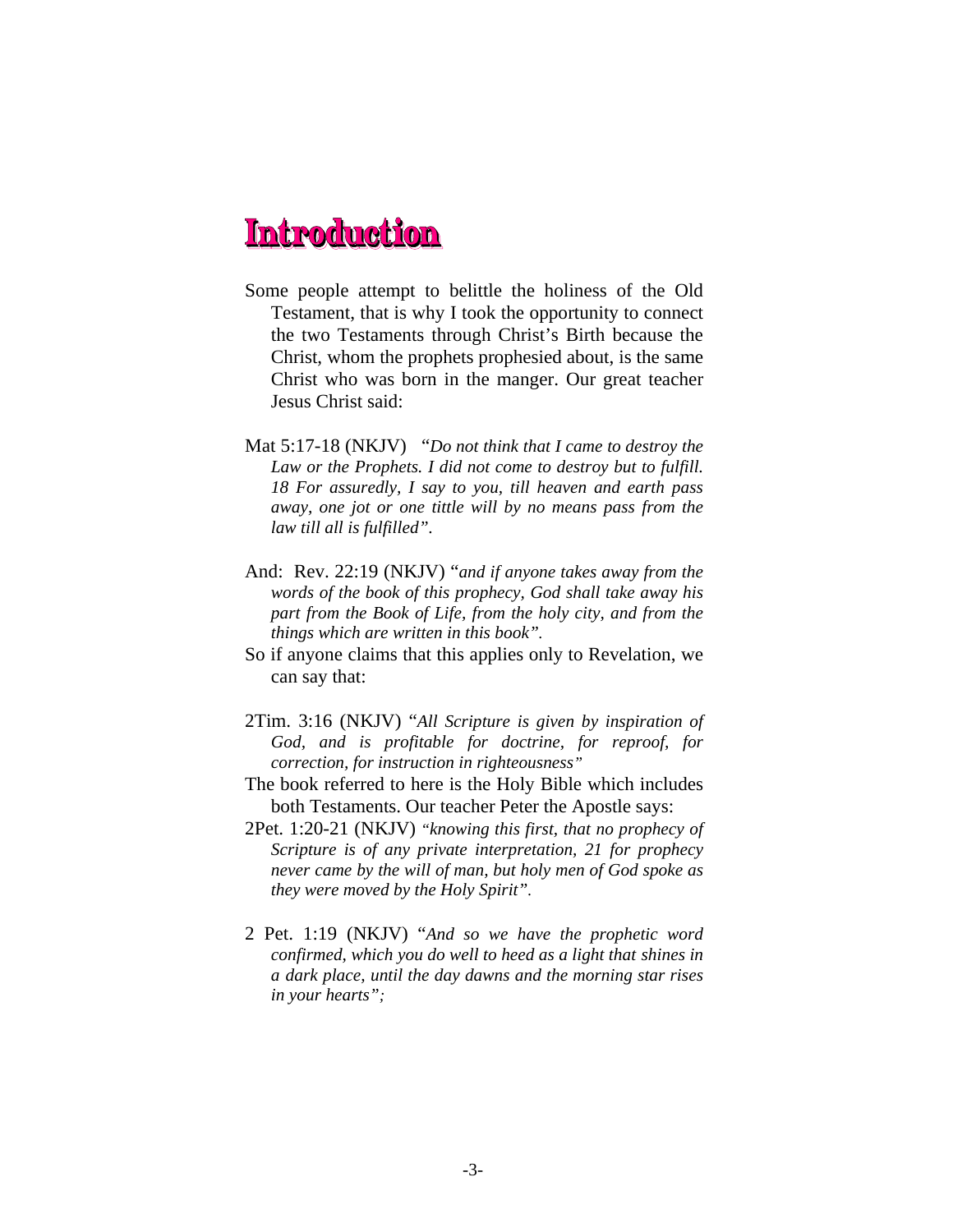The New Testament is strongly connected to the Old Testament and our Lord Jesus Christ is of both Testaments. St. **Augustine** said: " **The New Testament is hidden in the Old Testament and the Old Testament is clarified in the New Testament**."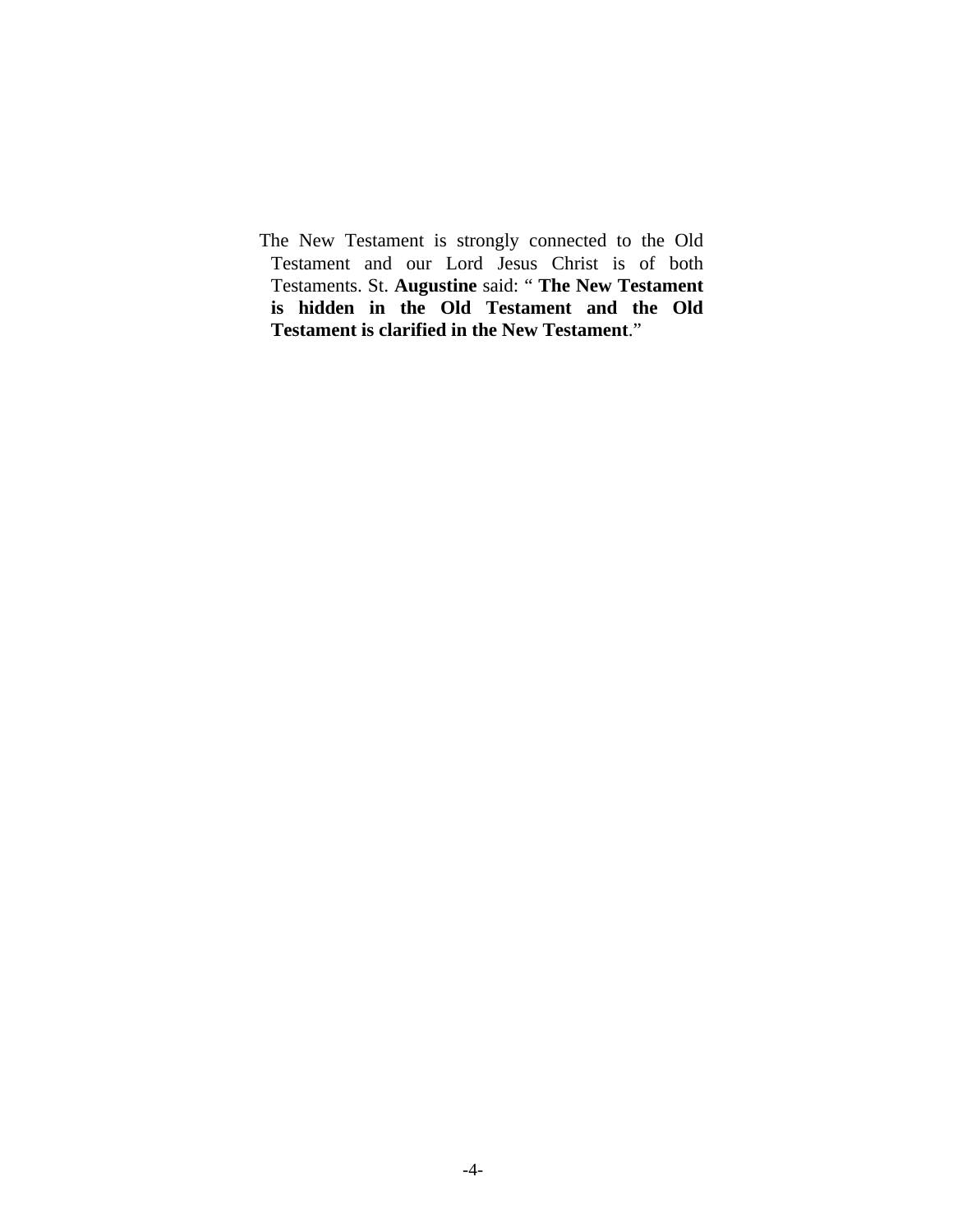

 Some people do not consider the Old Testament as Holy as the New Testament, Why? What is the correct Christian stand on the Old Testament?

Why Believe In the Holiness Of The Old Testament?

Without any doubt, the Church's Christian viewpoint on the Old Testament is that it was written by the Holy Spirit. Also the writers of the Biblical Books were aided by the Holy Spirit, hence did not write of their own accord. More so, the Lord Christ and the books of the New Testament confirmed the holiness of the Old Testament.

We base our reasoning on the following;

- *A: Sayings of the Lord Jesus.*
- *B: The testimony of the Four Gospels.*
- *C: The testimony of the Epistles.*
- *D: The testimony of the Book of Revelation.*

# *A. Sayings of the Lord Jesus.*

# *"I Came To Compliment"*

Mat. 5:17-18 (NKJV) "*Do not think that I came to destroy the Law or the Prophets. I did not come to destroy but to fulfill. 18 For assuredly, I say to you, till heaven and earth pass away, one jot or one tittle will by no means pass from the law till all is fulfilled."* 

 (Fulfillment, here means to continue the aim of the Law i.e. to recognise and acknowledge the Lord Christ as the Messiah. Also to empower the human race through the Holy Spirit to apply the Law. To make the human being perfect in order to form the law through renewing the human nature by the Holy Spirit. It is also completing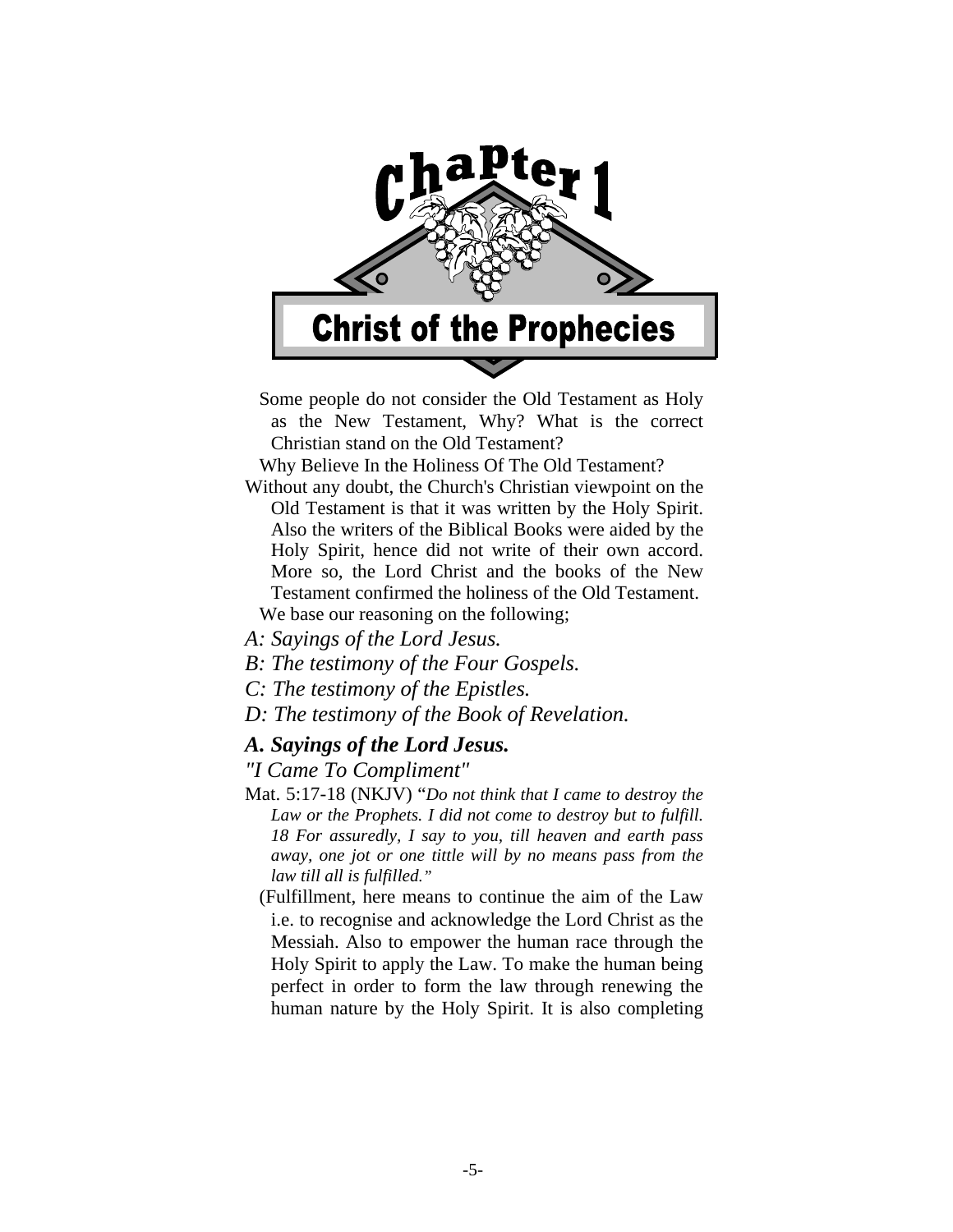the commandment so that it may not stop at the action itself like adultery or killing but to reach the forces hidden behind the action like desire or hatred....etc.)

# *Search The Scriptures*

- John 5:39-40 "*You search the Scriptures, for in them you think you have eternal life; and these are they which testify of Me. But you are not willing to come to me that you may have life*."
- Mat. 22:29 (NKJV) "*Jesus answered and said to them "you are mistaken, not knowing the Scriptures nor the power of God".*

#### *But From The Beginning It Was Not So*

- *Mat. 19:8 (NKJV) "Moses He Said to them, "Moses, because of the hardness of your hearts, permitted you to divorce your wives, but from the beginning it was not so".* 
	- This teaching of is taken from the Book of Deuteronomy.
	- Deu. 24:1-4 (NKJV) "*When a man takes a wife and marries her, and it happens that she finds no favor in his eyes because he has found some uncleanness in her, and he writes her a certificate of divorce, puts it in her hand, and sends her out of his house, 2 when she has departed from his house, and goes and becomes another man's wife, 3 if the latter husband detests her and writes her a certificate of divorce, puts it in her hand, and sends her out of his house, or if the latter husband dies who took her as his wife, 4 Then her former husband who divorced her must not take her back to be his wife after she has been defiled; for that is an abomination before the LORD, and you shall not bring sin on the land which the LORD your God is giving you as inheritance".*

# *"That All Things Must Be Fulfilled"*

Luke 24:44-49 (NKJV) *"Then He said to them, "These are the words which I spoke to you while I was still with you, that all things must be fulfilled which were written in the Law of Moses and the Prophets and the Psalms concerning Me" 45 And He opened their understanding, that they might*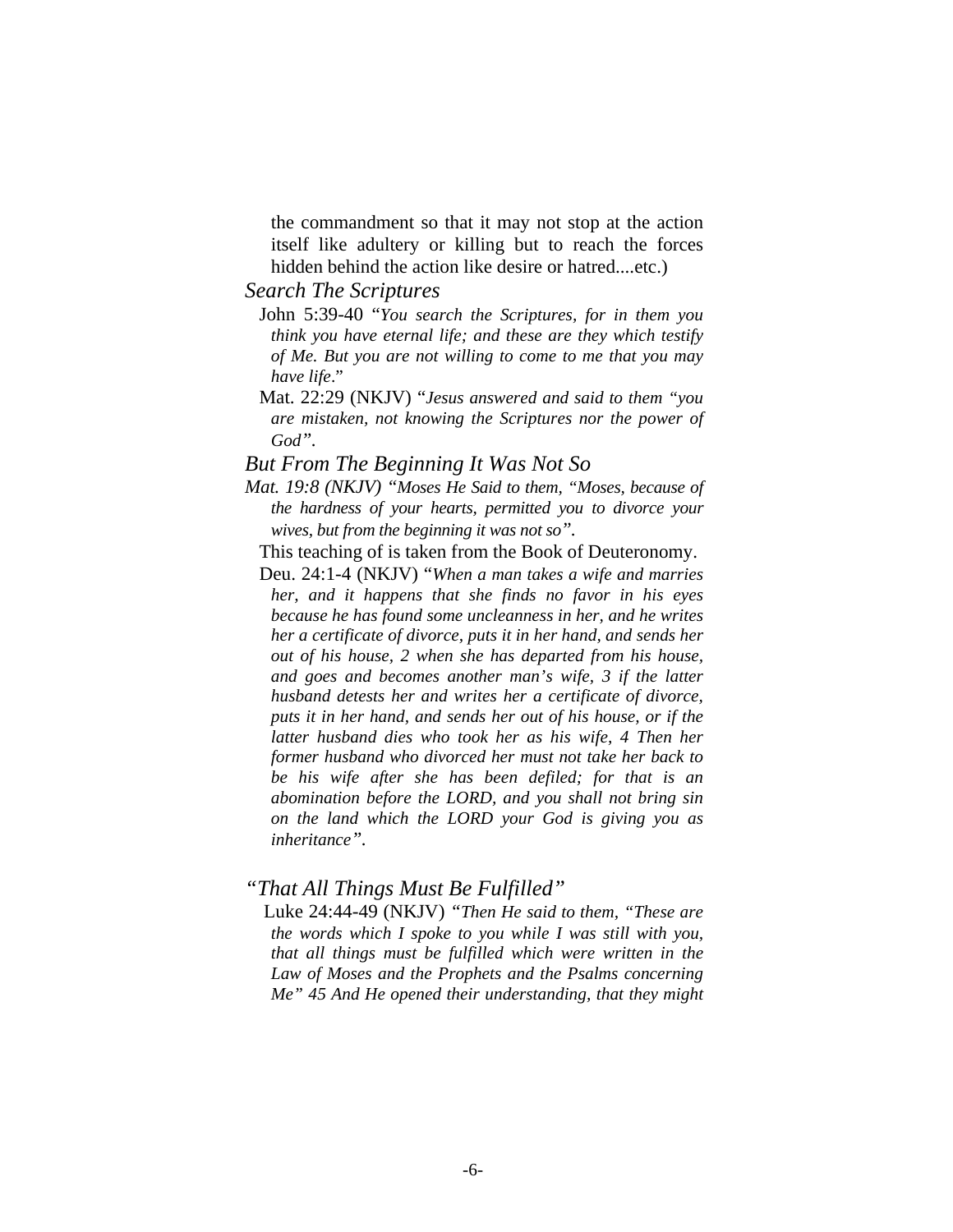*comprehend the Scripture 46 Then he said to them, " Thus is written, and thus it was necessary for the Christ to suffer and to rise from the dead the third day, 47 and that repentance the remission of sins should be preached in his name to all nations, beginning at Jerusalem. 48 And you are witnesses of these things 49 'Behold, I send the Promise of My Father upon you; but tarry in the city of Jerusalem until you are endued with power from on high."*

- *"For As Jonah Was ..."* Mat. 12:38-41 (NKJV) "*Then some of the scribes and Pharisees answered saying, "Teacher, we want to see a sign from you." 39 But He answered and said to them , "An evil and adulterous generation seeks after a sign, and no sign will be given to it except the sign of the prophet Jonah. 40 For as Jonah was three days and three nights in the belly of the great fish, so will the Son of Man be three days and three nights in the heart of the earth. 41 The men of Nineveh will rise up in the judgment with this generation and condemn it, because they repented at the preaching of Jonah; and indeed a greater than Jonah is here".*
- Here the Lord is talking about Jonah, the calling of Jonah and the repentance of the people of Ninveh. The similarity is clear between the sign of Jonah and Lord Jesus Christ. This refutes the attempt to make the story of Jonah fictional and unreal

*The Queen Of the South:* 

- Also, the Lord talked about the Queen of the South who came from the ends of the earth to hear Solomon's wisdom.
- Mat 12:42 (NKJV) *"The queen of the south will rise up in the judgment with this generation and condemn it, for she came from the ends of the earth to hear the wisdom of Solomon; and indeed a greater than Solomon is here".*
- Here, the Lord is talking about the visit of the queen of the South to Solomon and about Solomon's wisdom, and all these things are in the Old Testament.
- *"For This Reason A Man Will Leave His Father & His Mother"*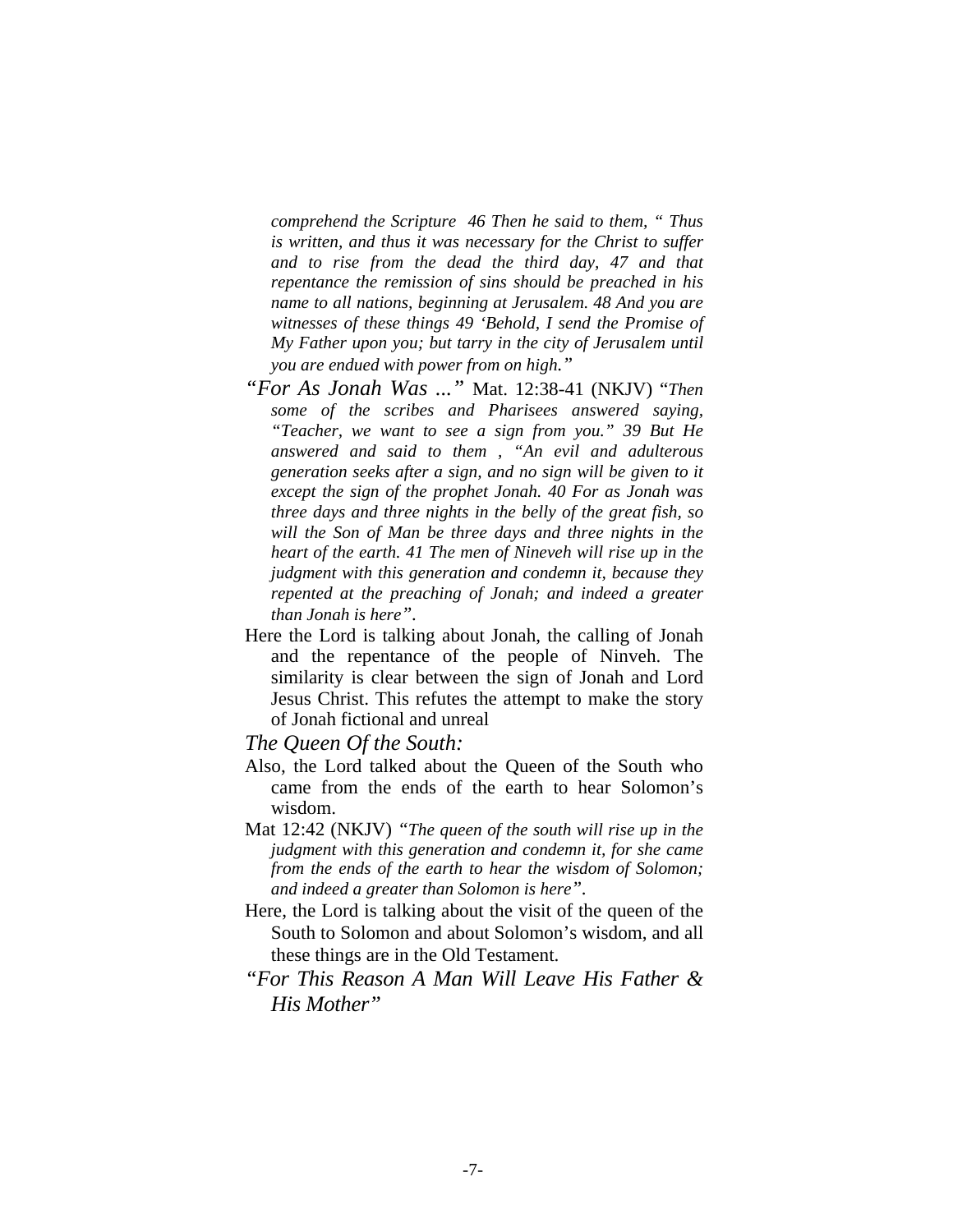- When teaching about marriage, the Lord emphasised marrying only one woman and no divorce except for adultery He refers to the Old Testament when He says:
- Mat 19:3-8 (NKJV) "*The Pharisees also came to Him, testing Him, and saying to Him, "Is it lawful for a man to divorce his wife for just any reason?" 4 And He answered and said to them, "Have you not read that He who made them at the beginning made them male and female"; 5 and said, "For this reason a man shall leave his father and mother and be joined to his wife, and the two shall become one flesh?" 6 So then, they are no longer two but one flesh. Therefore what God has joined together , let not man separate 7 they said to Him, "why then did Moses command to give a certificate of divorce, and to put her away?" 8 He said to them, "Moses, because of the hardness of your hearts, permitted you to divorce your wives, but from the beginning it was not so".*
- It is clear that all those words are taken from the Old Testament (The Book of Genesis) and it is an invitation to read its books, "have you not read!"

*"What Did You Go Out into the Wilderness To See?"* 

- When our Lord praised John the Baptist , the last Prophet of the Old Testament, He referred to the Old Testament.
- Mat. 11:7-11 (NKJV) "*As they departed, Jesus began to say to the multitudes concerning John: "What did you go out into the wilderness to see? A reed shaken by the wind? 8 But what did you go out to see? A man clothed in soft garments? Indeed, Those who wear soft clothing are in kings' houses. 9 "but what did you go out to see? A prophet? yes, I say to you, and more than a prophet. 10 "For this is he of whom it is written: "Behold, I send My messenger before Your face, Who will prepare Your way before You. 11 Assuredly, I say to you, among those born of Women there has not risen one greater than John the Baptist; but he who is least in the kingdom of heaven is greater than he*".
	- In the same reference, the Lord is explaining the prophecy about His own incarnation i.e.. John the Baptist is a forerunner to Him. It is also clear that the "least" is the Lord Christ Himself, as He is younger than John by 6 months.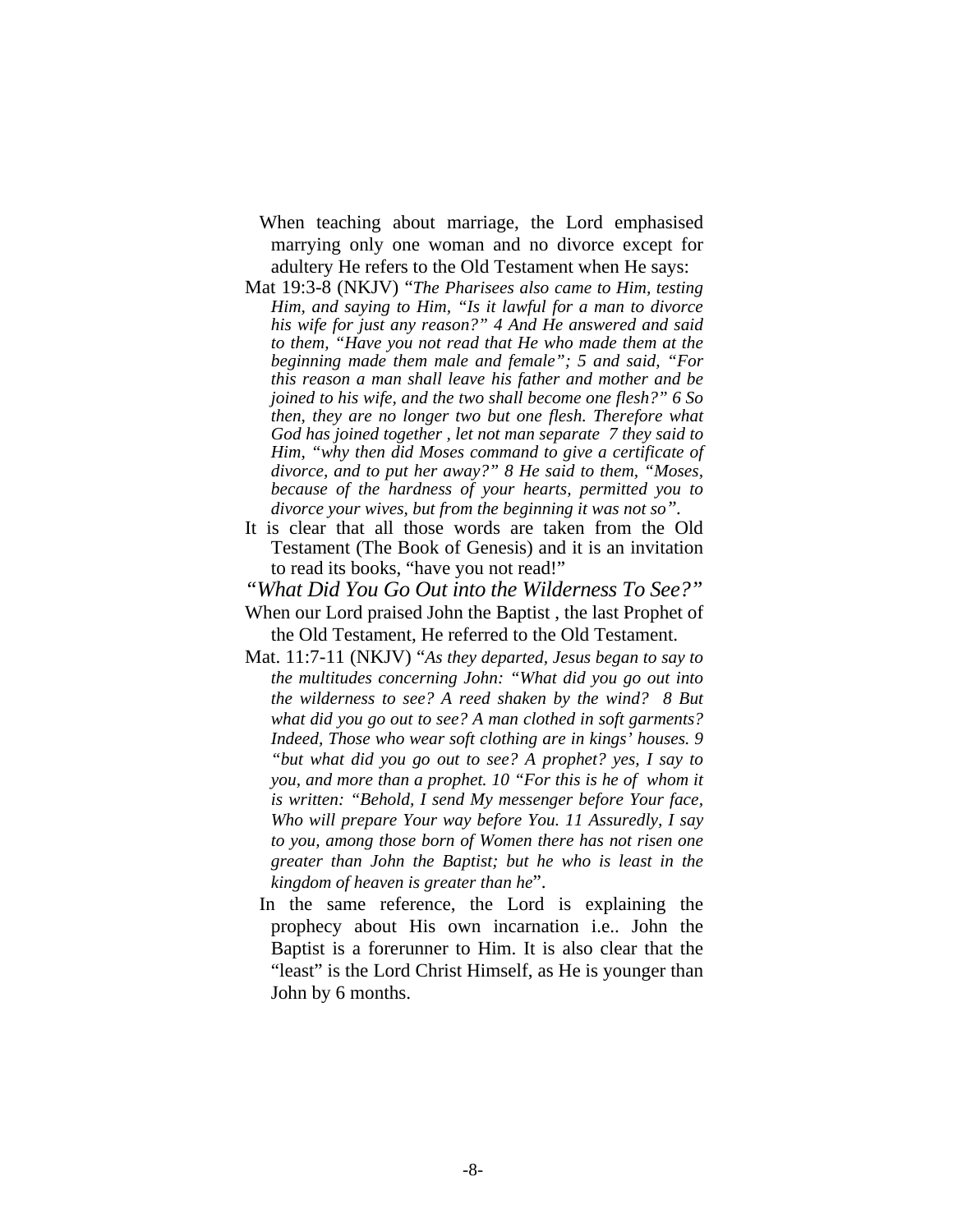# *"Woe to That Man by Whom The Son of Man Is Betrayed"*

 Mat. 26:23-24 (NKJV) "*He answered and said, "He who dipped his hand with Me in the dish will betray Me. 24 The Son of Man indeed goes just as it is written of Him, but woe to that man by whom the Son of Man is betrayed! It would have been good for that man if he had not been born."* 

# **In Conclusion:**

 These are only a few examples which show that the Lord of Glory blessed the Old Testament, its books and its prophets. Indeed, He is the Christ of both Testaments. The Holy Spirit is the author of all the books, protecting their writers from making mistakes.

# *B. The Testimony of the Four Gospels:*

 The Holy Gospels quoted a lot of the Old Testament verses to assure the complete sequential connection between the two Testaments. The Old Testament was the preparation, which includes the prophecies, while the New Testament is the rejoicing of Salvation through the Saviour in which all the prophecies were fulfilled.

Statistics from The Four Gospels:

- *St. Matthew's gospel reported 53 quotations from the Old Testament.*
- *St. Mark's gospel reported 26 quotations from the Old Testament.*
- *St. Luke's gospel reported 26 quotations from the Old Testament.*
- *St. John's gospel reported 20 quotations from the Old Testament.*

 My beloved reader, I'll leave you to read these Holy Gospels and record, in a special research, these quotations and they are very clear. These are only examples from one gospel which is St. Matthew's gospel:

1:1-17 1:22-23 2:5-6 2:15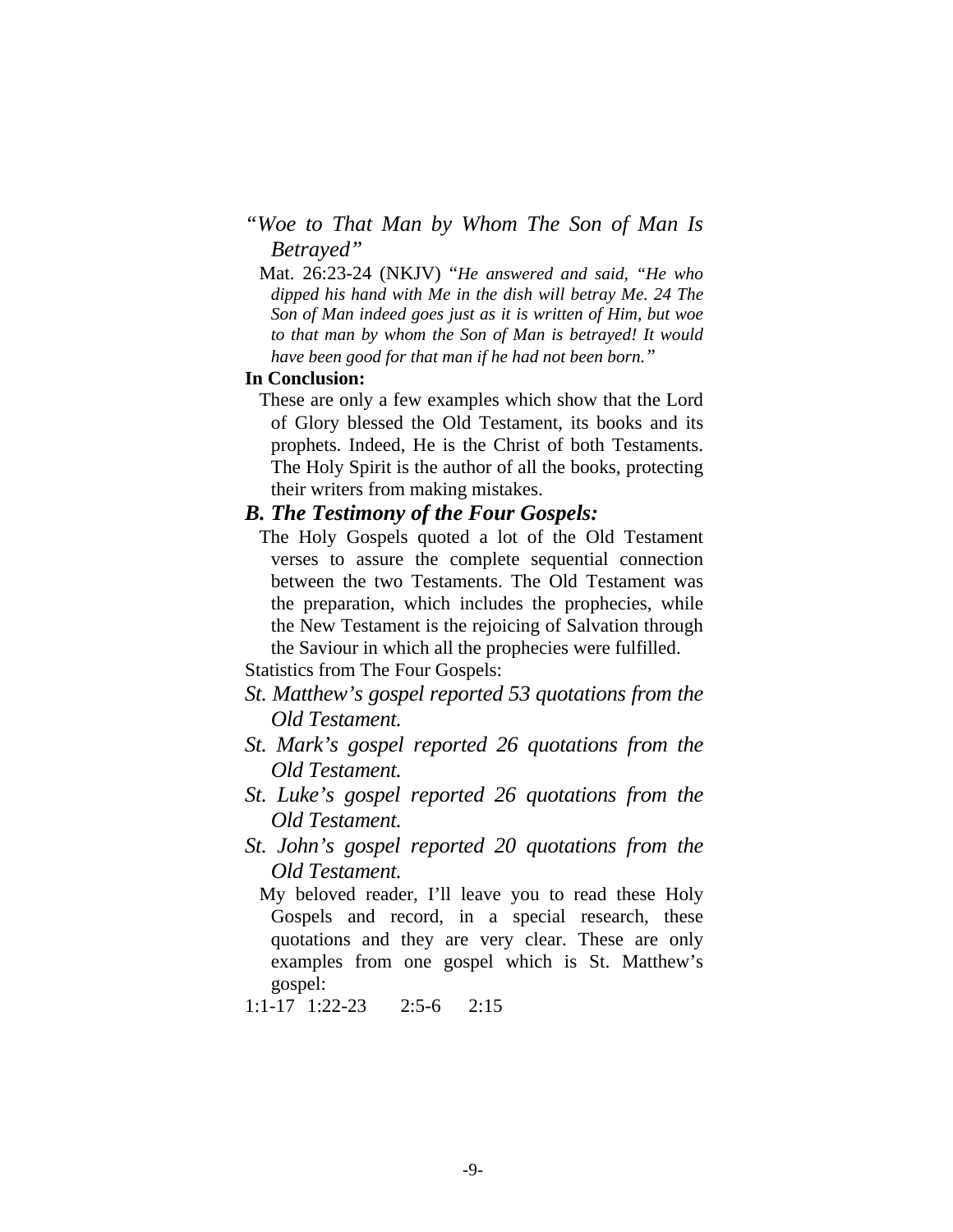| $2:17 - 182:23$ |      |      |                                                                                                                                                                                           |
|-----------------|------|------|-------------------------------------------------------------------------------------------------------------------------------------------------------------------------------------------|
| 5:21<br>5:17    | 5:27 | 5:31 |                                                                                                                                                                                           |
| 5:33 5:38       |      |      |                                                                                                                                                                                           |
| 5:43 6:29       |      |      |                                                                                                                                                                                           |
| 10:40 11:9,10   |      |      |                                                                                                                                                                                           |
| $12:17-21$      |      |      | 13:17                                                                                                                                                                                     |
| $15:8$ 16:3-4   |      |      |                                                                                                                                                                                           |
| 19:3-9 19:17    |      |      |                                                                                                                                                                                           |
| $21:16$ $21:25$ |      |      |                                                                                                                                                                                           |
| $22:32-40$      |      |      | $22:41-46$                                                                                                                                                                                |
| 26:31 26:53-54  |      |      |                                                                                                                                                                                           |
| 27:6-1027:35    |      |      |                                                                                                                                                                                           |
|                 |      |      | 4:2,7,10 14:14-16<br>5:34 5:38<br>$8:4$ $8:17$<br>$11:14$ 12:3-6<br>12:38-41 12:42<br>17:11-13 18:16<br>21:4&5 21:13<br>21:42 22:29-32<br>22:21-46 22:32-40<br>26:56 26:56<br>27:42 27:46 |

# *C. The Testaments of the Epistles:*

 The Pauline and the other Epistles (catholic) contain many quotations from the Old Testament, assuring the strong connection between the two Testaments. Here are only some examples from one Epistle, namely, St. Paul's Epistle to the Romans:

# *From The Epistle to the Romans:*

- 1. Rom. 1:1-2 (NKJV) "*Paul, a bondservant of Jesus Christ, called to be an apostle, separated to the gospel of God 2 which He promised before through His prophets in the Holy Scriptures*,
- 2 Rom. 2:13 (NKJV) "*for not the hearers of the law are just in the sight of God, but the doers of the law will be justified;*
- 3. Rom. 2:24 (NKJV) "For *"The name of God is blasphemed among the Gentiles because of you," as it written.*
- *4.* Rom. 3:4 (4NKJV*) "Certainly not! Indeed, let God be true but every man a liar. As it is written: "That you may be justified in your words, And may overcome when You are judged."*
- 5. Rom. 3:9 (NKJV) *"What then? Are we better than they? Not at all. For we have previously charged both Jews and Greeks that they are under sin".*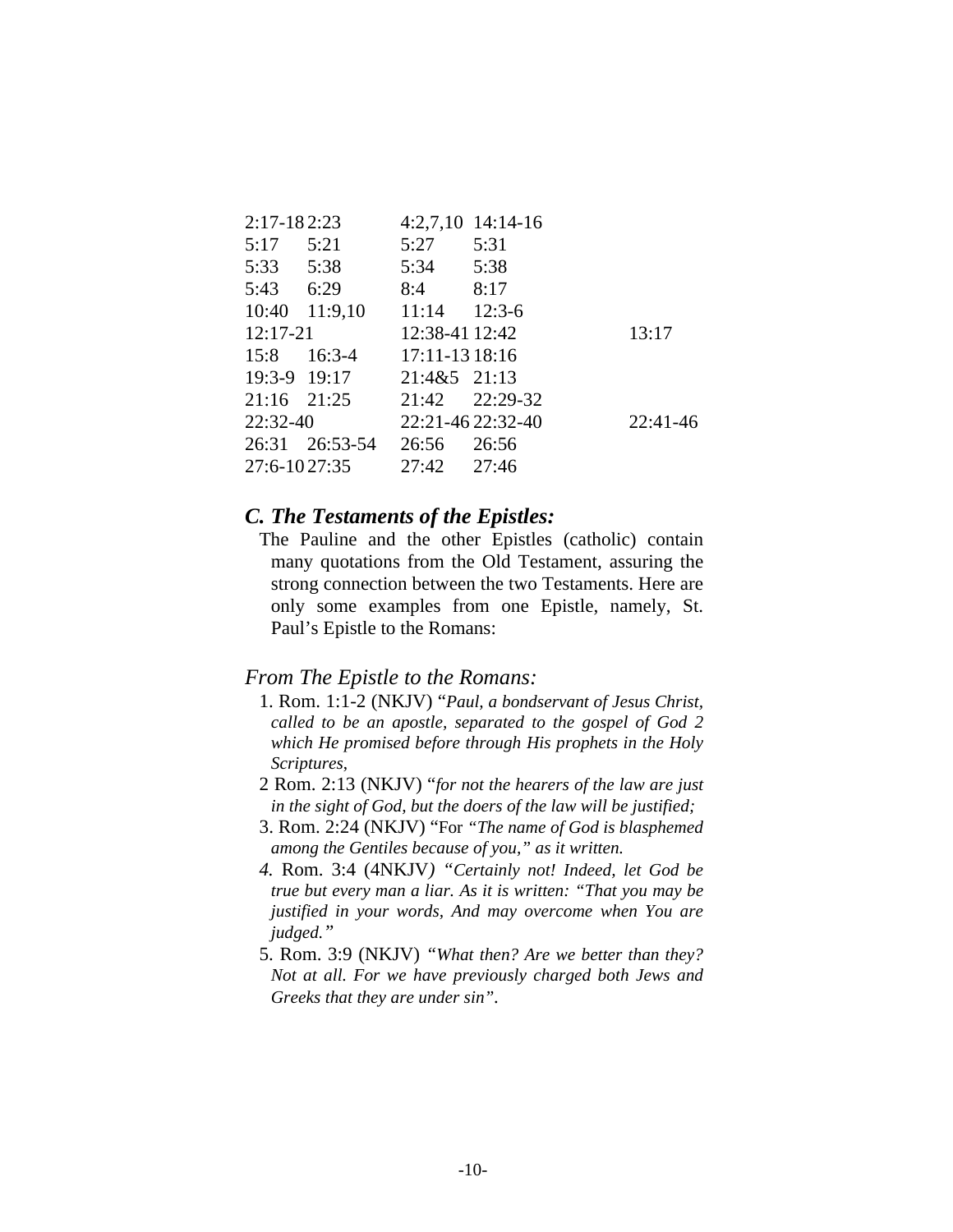- 6. Rom. 4:1 (NKJV) *"What then shall we say that Abraham our father has found according to the flesh? etc. to verse 25*
- 7. Rom. 5:12-13 (NKJV) "*Therefore, Just as through one man sin entered the world, and death through sin, and thus death spread to all men, because all sinned; 13 (For until the law sin was in the world, but sin is not imputed when there is no law*....) etc. to verse 21
- 8. Rom. 7:1-2 (NKJV) "*Or do you not know, brethren (for I speak to those who know the law), that the law has dominion over a man as long as he lives? 2 for the woman who has a husband is bound by the law to her husband as long as he lives. But if the husband dies, she is released from the law of her husband ......)* etc. to verse 6
- 9. Rom. 9:4-5 (NKJV) "*Who are Israelites, to whom pertain the adoption, the glory, the covenants, the giving of the law, the service of God, and the promises; 5 of whom, according to the flesh, Christ came, who is over all, the eternally blessed God. Amen".*
- 10. Rom. 9:13 *As it is written, "Jacob I have loved, bu1t Esau I have hated."*
- 11. Rom. 9:17 (NKJV) "*For the Scripture says to Pharaoh, "For this very purpose I have raised you up, that I may show My power in you, and that My name be declared in all the earth"*
- 12. Rom. 9:25-33 (NKJV*) "As He says also in Hosea: "I will call them My people, who were not My people, And her beloved, who was not beloved." 26 And it shall come to pass in the place where it was said to them, "you are not My people, There they shall be called sons of the living God." 27 Isaiah also cries out concerning Israel: "Though the number of the children of Israel be as the sand of the sea, The remnant will be saved. 28 for He will finish the work and cut it short in righteousness, Because the Lord will make a short work upon the earth 29 And as Isaiah said before: "Unless the LORD of Sabaoth had left us a seed, We would have become like Sodom, and we would have been made like Gomorrah. 30 What shall we say then? That Gentiles, who*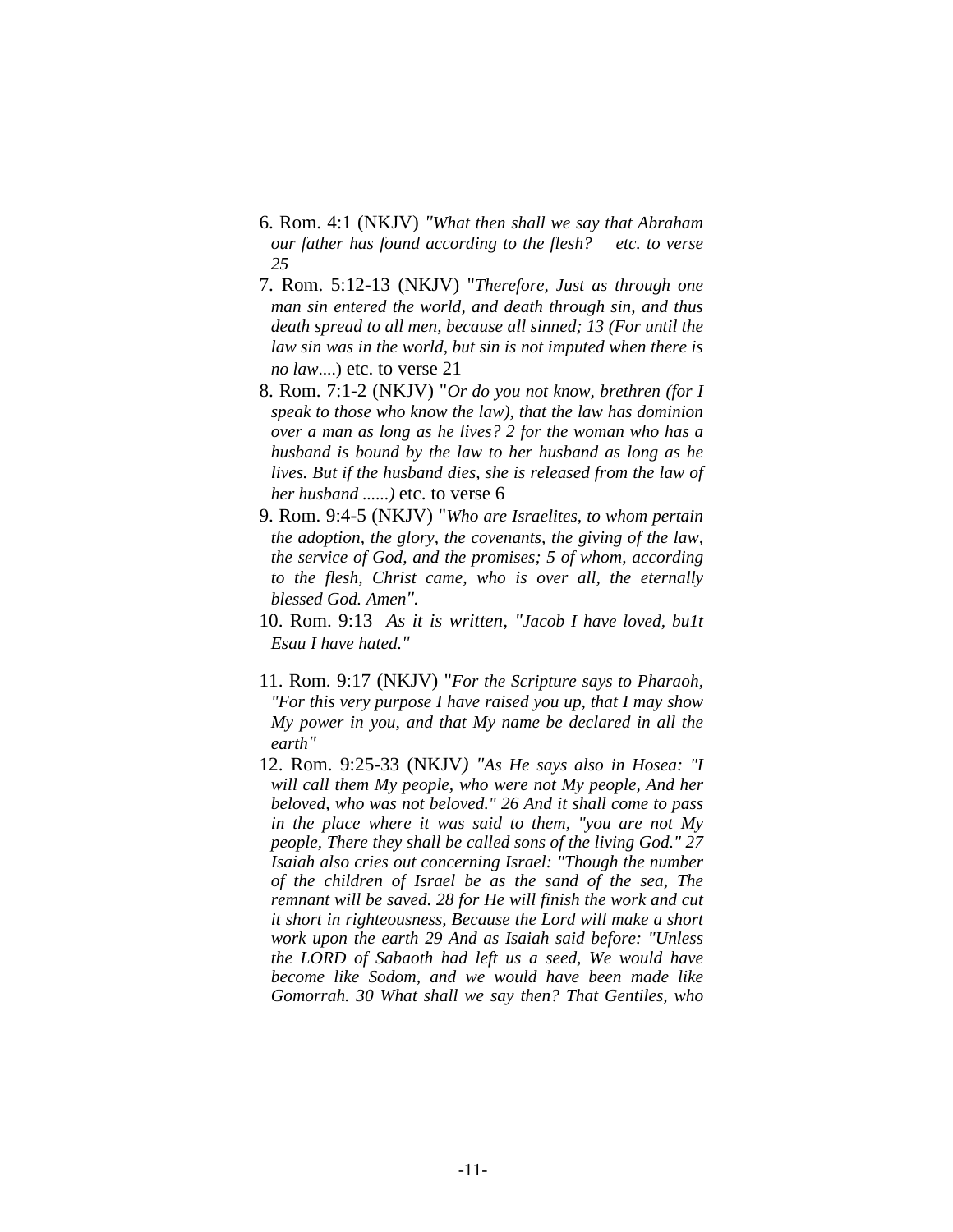*did not pursue righteousness, have attained to righteousness, even the righteousness of faith; 31 but Israel, pursuing the law of righteousness, has not attained to the law of righteousness 32 Why? Because they did not seek it by faith, but as it were, by the works of the law, For they stumbled at that stumbling stone 33 As it is written: Behold, I lay in Zion a stumbling stone and rock of offense, And whoever believes on Him will not be put to shame. "* 

- 13. Rom. 10:5 (NKJV) *"For Moses writes about the righteousness which is of the law, "The man who does those things shall live by them"*.
- 14. Rom. 10:11 (NKJV) *"For the Scripture says, "Whoever believes on Him will not be put to shame. "*
- 15. Rom. 10:15-19 (NKJV) *"And how shall they preach unless they are sent? As it is written: "How beautiful are the feet of those who preach the gospel of peace, who bring glad tidings of good things! " 16 But they have not all obeyed the gospel*. *For Isaiah says " Lord, who has believed our report? " 17 So then faith comes by hearing, and hearing by the word of God. 18 But I say, have they not heard? Yes indeed their sound has gone out to all the earth, And their words to all the world" 19 But I say, did Israel not know? First Moses says: "I will provoke you to jealousy by those who are not nation, I will move you to anger by a foolish nation. "*
- 16. Rom. 10:20-21 (NKJV) *"But Isaiah is very bold and says on behalf of the Lord: "I was found by those who did not seek Me; I was made manifest to those who did not ask for Me. " 21 But to Israel he says: "All day long I have stretched out My hands To a disobedient and contrary people. "*
- 17. Rom. 11:2-4 (NKJV) *"God has not cast away His people whom He foreknew. Or do you not know what the Scripture says of Elijah, how he pleads with God against Israel, saying, 3 Lord, they have killed Your prophets and torn down your altars, and I alone am left, and they seek my life? 4 But what does the divine response say to him? " I have reserved for Myself seven thousand men who have not bowed the knee to Baal. "*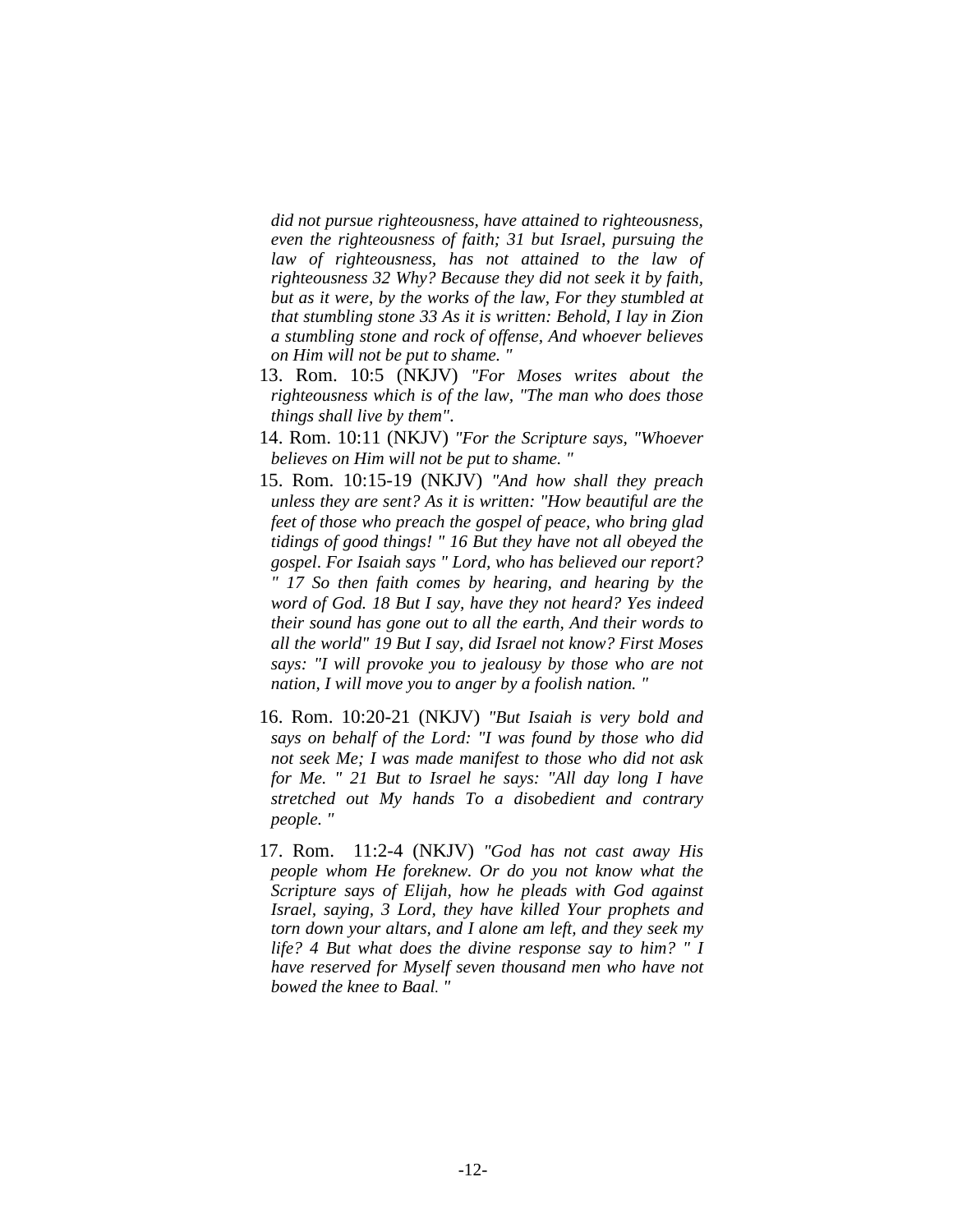- 18. Rom. 11:8-9 (NKJV) *"Just as it is written: " God has given them a spirit of stupor, Eyes that they should not see And ears that they should not hear, To this very day"9 And David says: "Let their table become a snare and a trap, A stumbling block and a recompense to them"*
- 19. Rom. 11:26 (NKJV) *"And so all Israel will be saved, as it is written: The Deliverer will come out of Zion, And He will turn away ungodliness from Jacob;*
- 20. Rom. 11:33-35 (NKJV) *"Oh, the depth of the riches both of the wisdom and knowledge of God! How unsearchable are His Judgments and His ways past finding out! 34 For who has known the mind of the Lord? Or who has become His counselor? " 35 or who has first given to him And it shall be repaid to him? "*
- 21. Rom. 12:19 (NKJV) *"Beloved, do not avenge yourselves, but rather give place to wrath; for it is written " Vengeance is Mine, I will repay, " says the Lord.*
- 22. Rom. 13:9 (NKJV) *"For the commandments, " You shall not commit adultery, " "You shall not murder, " "You shall not steal, " " You shall not bear false witness, " " You shall not covet, " and if there is any other commandment, are all summed up in this saying, namely, " You shall love your neighbor as yourself"*
- 23. Rom. 14:11 (NKJV) *"For it is written: " As I live, Says the Lord, Every tongue shall confess to God. "*
- 24. Rom. 15:3-4 V *"For even Christ did not please Himself; but as it is written, " The reproaches of those who reproached you fell on Me. " 4 for whatever things were written before were written for our learning, that we through the patience and comfort of the Scriptures might have hope.*
- 25. Rom. 15:8-13 (NKJV) *"Now I say that Jesus Christ has become a servant to the circumcision for the truth of God, to confirm the promises made to the fathers, 9 and that the gentiles might glorify God for his mercy, as it is written; "for this reason I will confess to you among the gentiles, and sing to your name. " 10 and again he says : "Rejoice, O Gentiles, with His people! " 11 and again : "praise the LORD, all you gentiles! Laud Him, all you peoples! " 12 and again, Isaiah*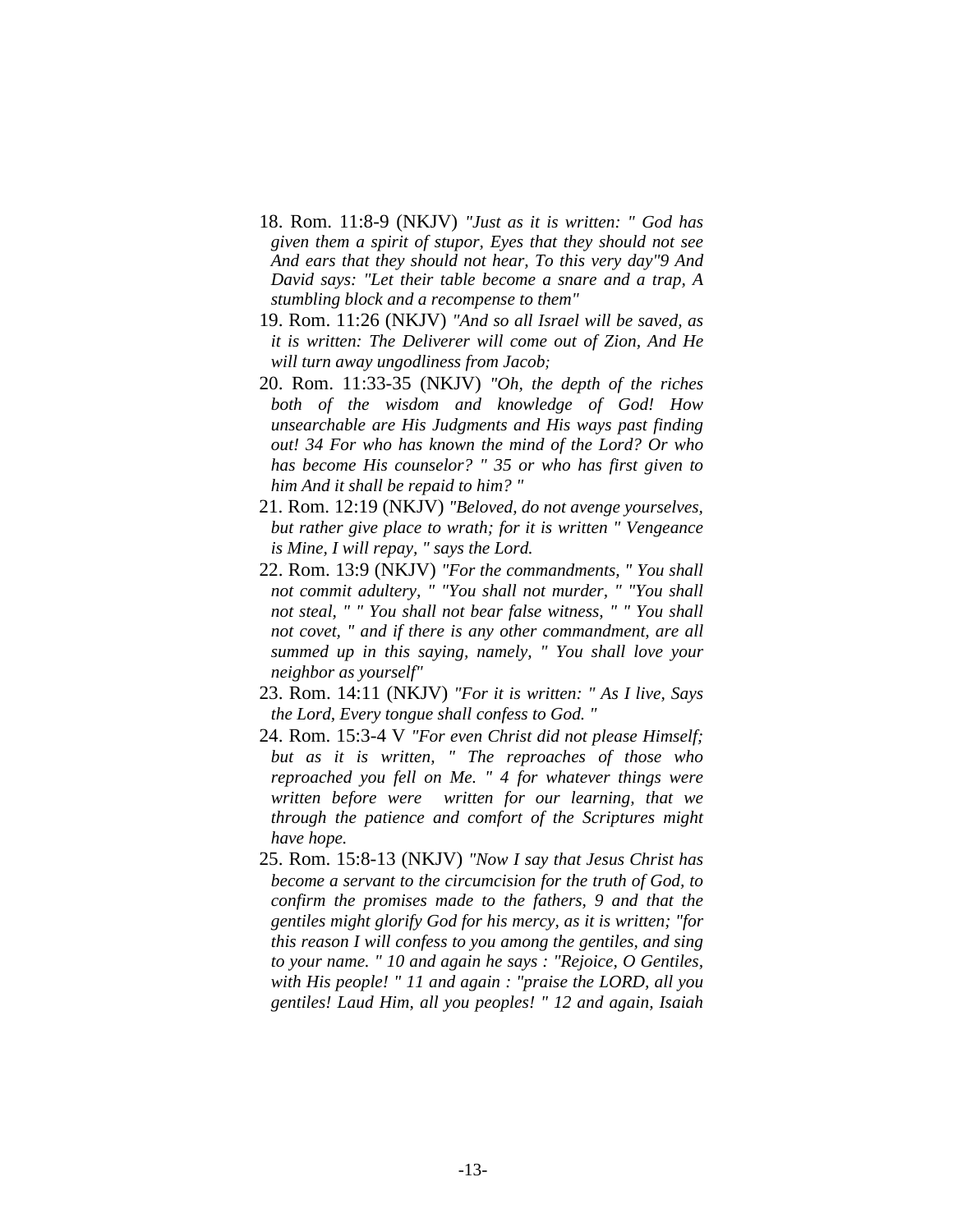*says : "There shall be a root of Jesse; And he who shall rise to reign over the Gentiles, In Him the Gentiles shall hope. 13 Now may the God of hope fill you with all joy and peace in believing, that you may abound in hope by the power of the Holy Spirit.*

- 26. Rom. 15:21 (NKJV) *"but as it is written: To whom He was not announced, they shall see; And those who have not heard shall understand*.
- 27 Rom 16:25-26 (NKJV) *"Now to Him who is able to establish you according to my gospel and the preaching of Jesus Christ, according to the revelation of the mystery kept secret since the world began 26 but now has been made manifest, and by the prophetic Scriptures has been made known to all nations, according to the commandment of the everlasting God, for obedience to the faith;*
- Isn't it exciting to have so many quotations from the Old testament in just one Epistle!! What about the rest of the Epistles? Especially the Epistles to the Galatians and Hebrews?

#### *St. Paul's Instructions about the Scriptures:*

- 2 Tim. 3:15-17 (NKJV) *"And that from childhood you have known the Holy Scriptures, which are able to make you wise for salvation through faith which is in Christ Jesus 16 All Scripture is given by inspiration of God, and is profitable for doctrine, for reproof, for correction, for instruction in righteousness, 17 that the man of God may be complete, thoroughly equipped for every good work.*
- Notice how the Books of the Old Testament are divine vehicles, guiding the readers, including Timothy, to faith in Christ and His Salvation.
- Notice the words *"*All Scripture is given by inspiration of God. *"*
- I wonder how some people question the holiness of the Old Testament.

## *Also Instructions from St. Peter:*

2 Pet. 1:19-21 (NKJV) *"And so we have the prophetic word confirmed, which you do well to heed as a light that shines in*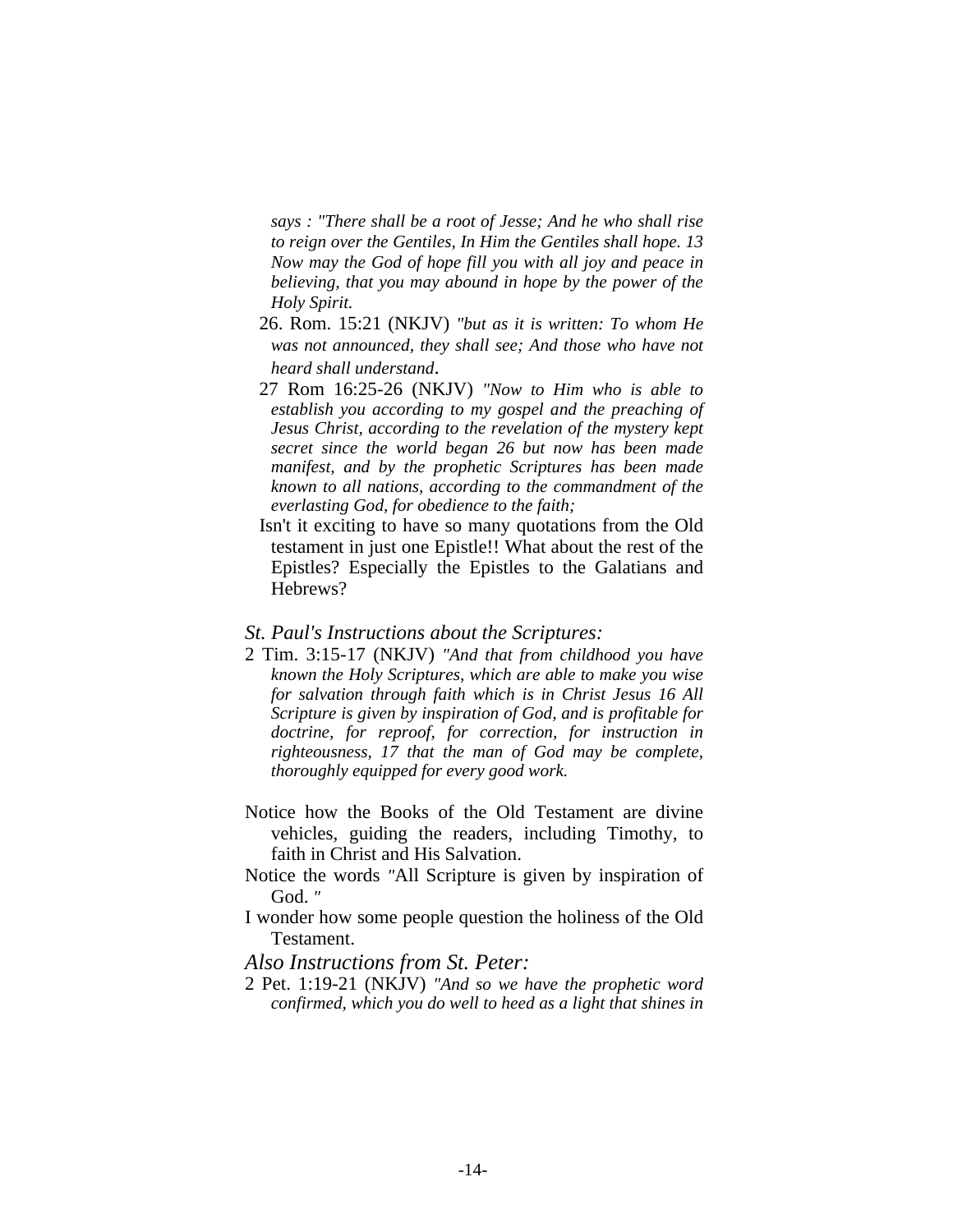*a dark place, until the day dawns and the morning star rises in your hearts; 20 knowing this first, that no prophecy of Scripture is of any private interpretation, 21 for prophecy never came by the will of man, but holy men of God as they were moved by the Holy Spirit.* 

- By considering and contemplating the previous quotation by St. Peter, we observe that:
- 1: The words of the prophets are stronger than the words of human beings.
- 2: St. Peter states that study and observance of the Old Testaments is a blessing.
- 3: The Scripture is a lantern in the darkness.
- 4: The Old Testament leads to Christ, *"*The Morning Star*".*
- 5: All Scriptures, and not only some, are from God.
- 6: The Scripture is written through the Spirit of God, not through man's wisdom.
- 7: The prophets are saints guided by the Holy Spirit.
- 8: Such precise and overwhelming evidence should dispel from our minds all doubts about the Old Testament.

# *D- The Book Of Revelation Is Another Confirmation*

*Priesthood:*

Rev 1:6 (NKJV) *"And has made us kings and priests to His God and Father, to Him be glory and dominion forever and ever. Amen*.

*The Pierced Christ:* 

Rev. 1:7 (NKJV) *"Behold, He is coming with clouds, and every eye will see Him, even they who pierced Him. And all the tribes of the earth will mourn because of Him. Even so, Amen"*.

# *The Doctrine of Balaam:*

Rev 2:14 (NKJV) *"But I have a few things against you, because you have there those who hold the doctrine of Balaam, who taught Balak to put a stumbling block before the children of Israel, to eat things sacrificed to idols, and to commit sexual immorality".* 

*The Tribe of Judah:*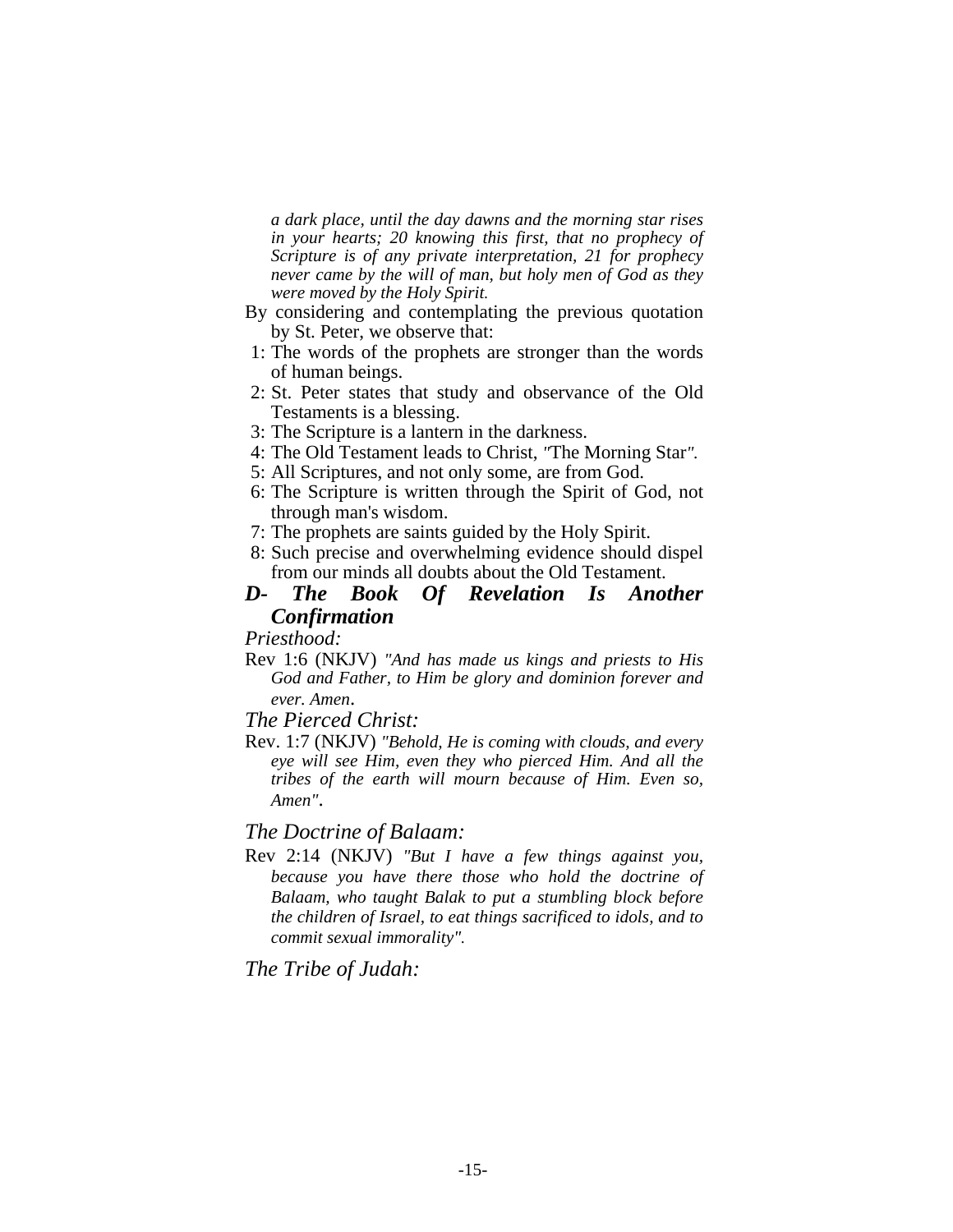*Rev. 5:5 (NKJV) "but one of the elders said to me, Do not weep Behold the Lion of the tribe of Judah, The Root of David, has prevailed to open the scroll and to loose its seals".* 

*The Remainder Of The Tribes:*  Rev. 7 (The tribes mentioned)

#### *The Prophets:*

Rev. 10:7 (NKJV) *"but in the days of the sounding of the seventh angel, when he is about to sound, the mystery of God would be finished, as He declared to His servants the prophets".* 

*Elijah & Enoch:*  Rev 11 (NKJV)

# *The Jewish Nation:*

Rev 12 (NKJV) *"the woman mentioned in Rev. 12 is the Jewish nation, it is also a sign of the pure virgin Mary".* 

# *The Lamb:*

The Lamb standing on Mount Zion is a sign of the Church's victory over the devil (Rev14) also the fall of Babylon (the nation which is a sign of the fights of sin and the victory of God's children over them).

# *The Song of Moses:*

Rev. 15 (NKJV) *"then I saw another sign in heaven great and marvelous: seven angles having the seven last plagues, for in them the wrath of God is complete. 2 And I saw something like a sea of glass mingled with fire, and those who have the victory over the beast, over the number of his name, standing on the sea of glass, having harps of God. 3 They sing the song of Moses, the servant of God".*

# *The Fall of Babylon:*

- Is a sign of Old Babylon who tormented the children of God (Rev18:10).
- Rev. 18:10 (NKJV) *"standing at a distance for fear of her torment, saying , Also alas, that great city Bayblyon, that mighty city! For in one hour your judgment has come".*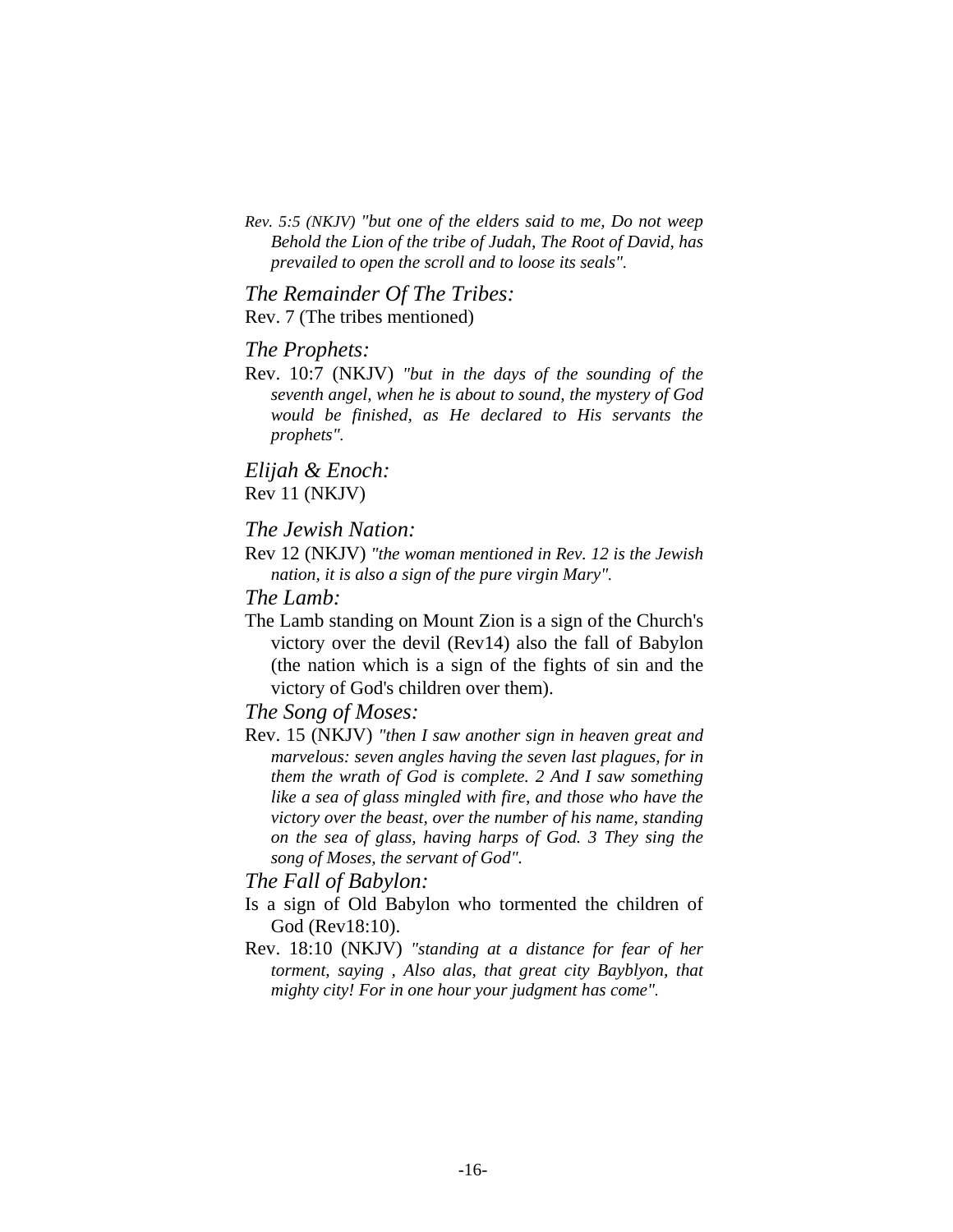*The New Jerusalem:* Rev.21

*The Tree of Life:* Rev.22

Now, Who dares separate the two Testaments?

- We could point out to hundreds, even thousands of quotations, from the old Testament, mentioned in the New Testament.
- There is no doubt that no one dares question the holiness of the Old testament.
- Indeed we could say that the Old Testament is an inseparable part of the infallible and eternal Word of God.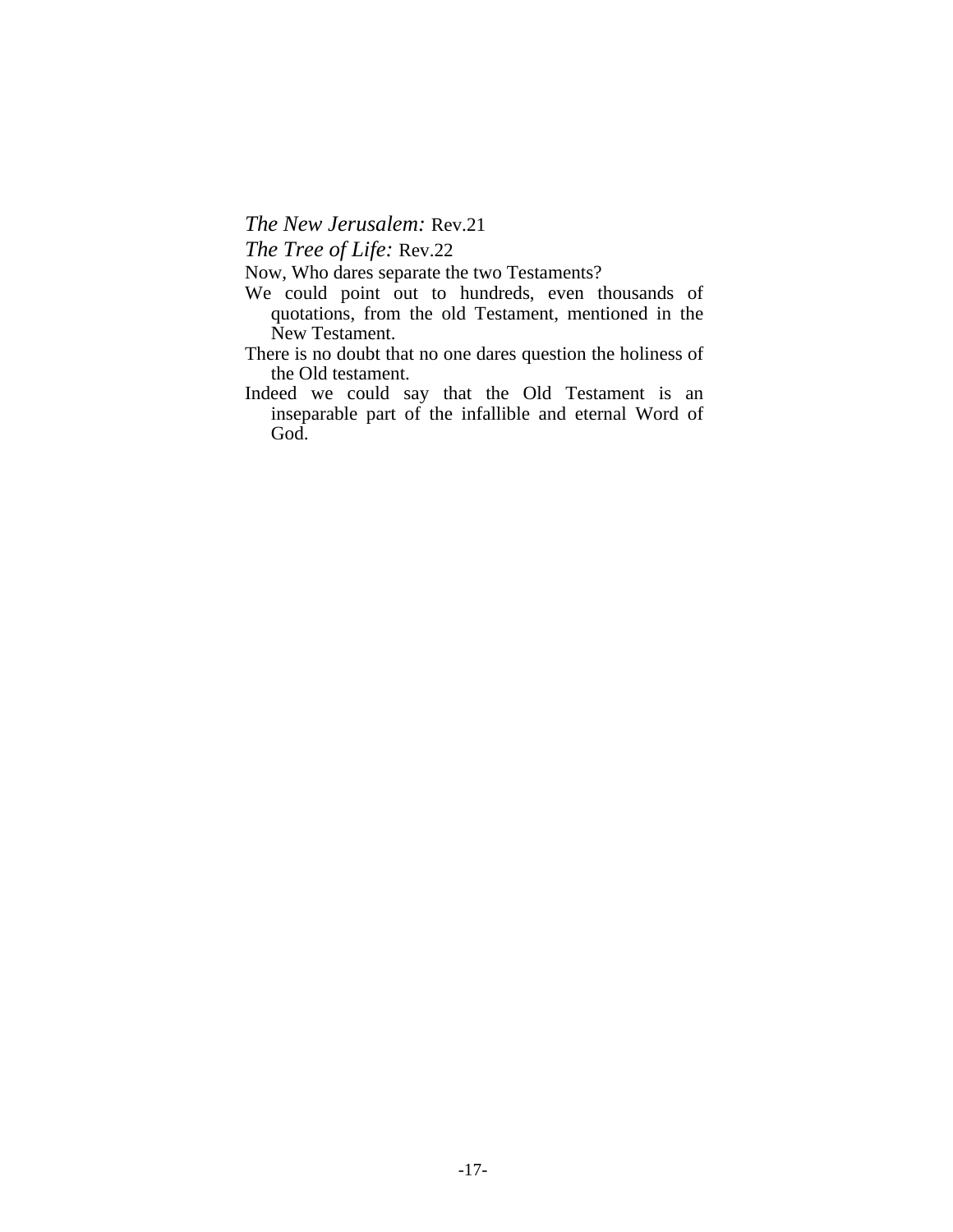

 Why then do some people object against the Old Testament?

We will discuss below some of the major objections.

- Actually, these objection are not new. They are as old as mankind. The heretics cast doubts about the Old Testament imagining that God was too hard in treating people. We can see now what are called "schools for criticising and analysing the Holy Bible" as if the Holy Bible is just any history book, subject to criticism and analysis.
	- Thank God, these schools (although in opposition) became a means of blessing for Christianity, because through answering their objections, the holiness of the Holy Bible as a whole (both Old and New Testaments) was certified by historical and scientific researches.

# *A- Some of the Major Objections:*

 From early times, many enemies of God raised objections against the Old Testament.

The Church has answered all these objections.

- The objections against the Old Testament could be summarised as follows:
- 1. the Angry God, and His favoritism towards Israel.
- 2. the resemblance between Old Testament stories and some mythology.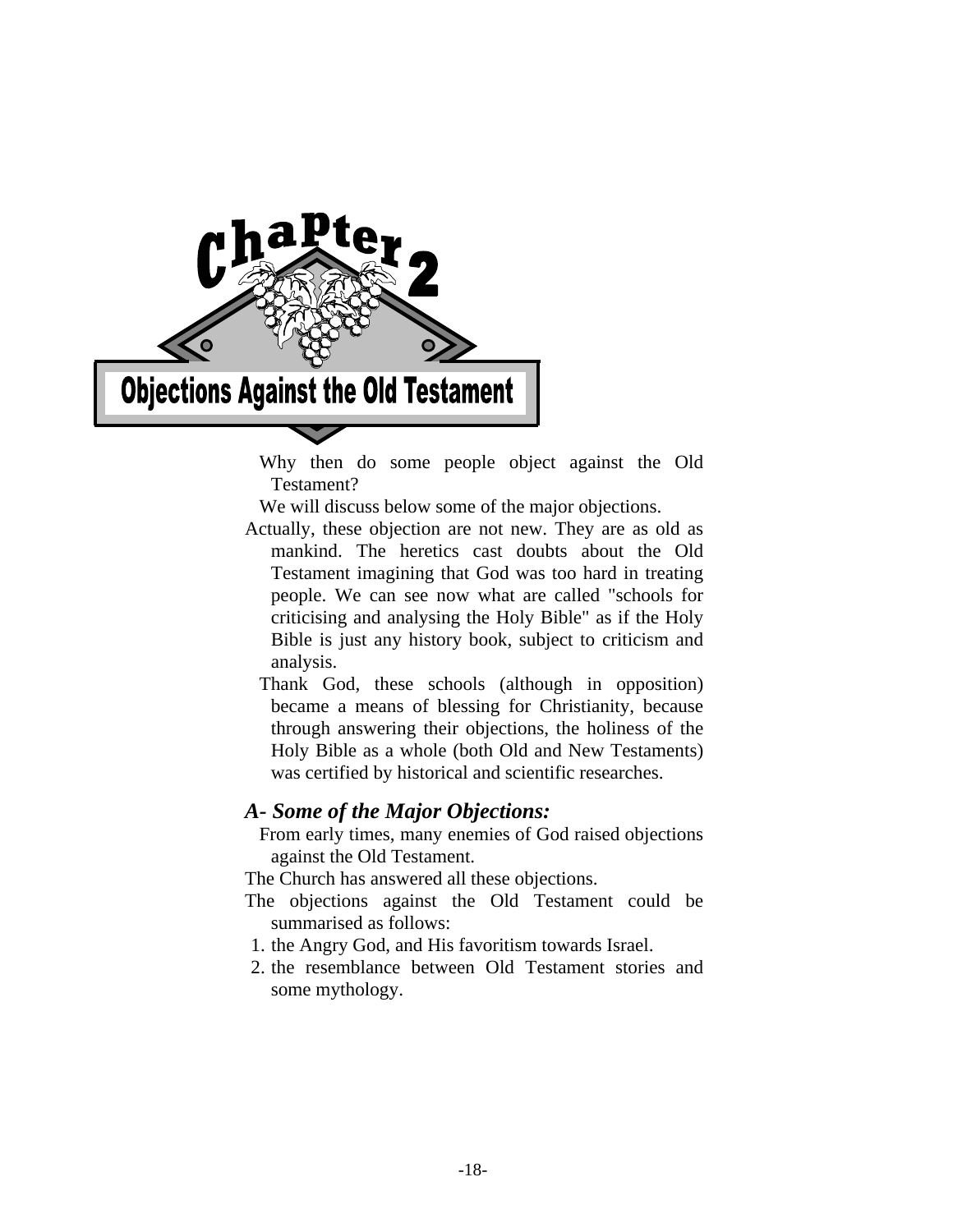- 3. The apparent disagreement between Science & Religion.
- 4. The sensual language used in some of the Scriptures.

# *The Angry God Who Favours Israel*

Some people wrongly imagined that God of the Old Testament was dealing harshly with people in general, and with the Gentiles in particular, giving the Jewish people special favour and particular attention.

# **The Christian Explanation:**

- Our perception of God has gone through some stages as humanity passed from childhood to maturity. At the time of the Old Testament humanity was but a child in its knowledge of God.
- Apparently, a child would use his senses more than his mind in understanding things. God treated the people in the Old Testament according to their abilities which are sensual and materialistic. He used material measures such as wars, plagues and worldly awards suitable for the child-like spiritual stage.
- By the time of the New Testament, humanity has matured and thus it is more appropriate to use more spiritual measures.
- In the light of the above concept, we find that God in the Old Testament was as merciful as He is in the New Testament.

# **The Merciful God of the Old Testament:**

- This is evident in the Old Testament in the stories of Nineveh, Ahab and the promise of Salvation.
- The Judgmental God of the Old Testament, is also loving and merciful.

# **The God of The New Testament:**

- The God of the New Testament, is still an awesome and judgmental God, although we have discovered his abundant mercy.
- Heb. 10:31 (NKJV) "*It is a fearful thing to fall into the hands of the living God".*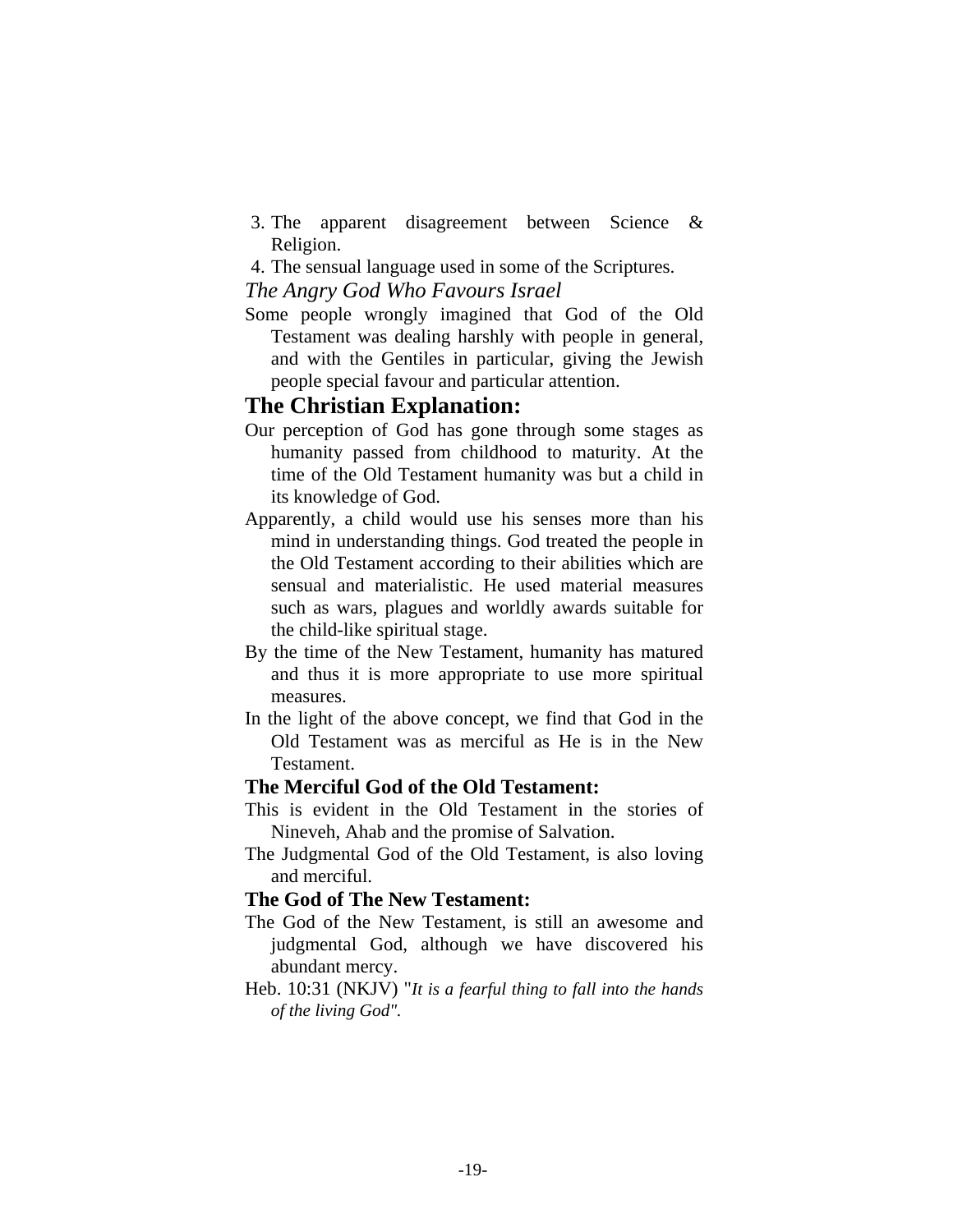Rom. 2:4-5 (NKJV) "*Or do you despise the riches of His goodness, forbearance, and long-suffering, not knowing that the goodness of God leads you to repentance? 5 But in accordance with your hardness and your impenitent heart you are treasuring up for yourself wrath in the day of wrath and revelation of the righteous judgment of God".* 

## **The Special Nation:**

- On the other hand, the Jews were specially selected and treated in the Old Testament for the sake of general inspiration and for salvation (Romans 15:4)
- God wanted to prepare a girl to conceive the saviour, and to give birth to him.
- To prepare this special girl, God created the right environment for her. A special nation was then called and prepared through the Law and the Prophets. This nation was purified through wars, punishments and instructions. This nation was also prohibited from idolatry.
- John 4:22 (NKJV) "*You worship what you do not know; we know what we worship, for salvation is of the Jews".*
- Evidently, children of Israel were blessed by the birth of Lord Jesus from their offspring.
- However, this does not mean an automatic and guaranteed salvation, for the sake of their ethnic origin. On the contrary, They are outsiders who are aliens to Christ, as they rejected and crucified Him and they are waiting for an imaginary Messiah.
- On the other hand, the gentiles who believed in Christ, received their salvation even though Jesus Christ was not born from their offspring.

# **The Resemblance Between Some Mythology & The Old Testament:**

 There is some resemblance between what was written in the Old Testament and some of the writings of old civilisations in Egypt and Babylon. This should never be a cause of alarm, or a reason to reject the Scriptures.

# **Interaction of Cultures:**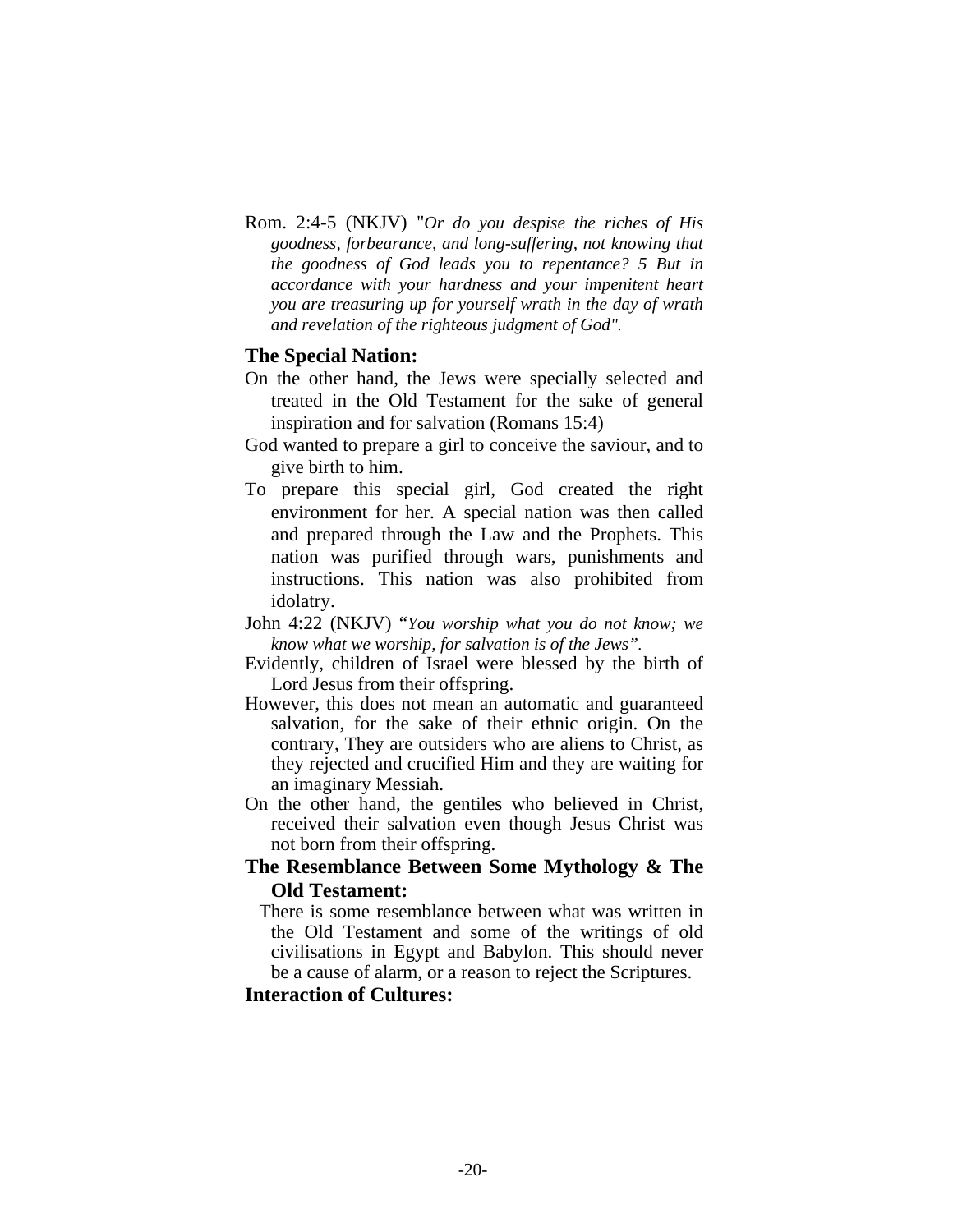Cultures interacted and the Jewish people were living everywhere. So some of these civilisations copied from the Jews, or transmitted some godly knowledge through our common ancestor Noah.

## **The Spirit of the Lord Works in Many Ways:**

 The Spirit of God worked in the gentiles through their wise men and philosophy. St. Clement of Alexandria said: "The philosophers are the prophets of the idolaters". This was a preparation for the coming of Christ and the fulfillment of salvation.

# **The Common Inheritance:**

 The important historical stories, such as the creation and the flood, are a common heritage of all nations. This is called the oral tradition. The only difference is that the writers of the Old Testament wrote the oral tradition with the guidance of the Holy Spirit who protected them from mistakes, while the writers of the ancient cultures wrote whatever they inherited with some imagination and mistakes.

# **The Ancient Writings:**

- There were old manuscripts before the Old Testament. It has been established that there was a library since father Abraham's era written on pieces of wood, leather and other materials.
- What we have said concerning the oral tradition applies to this written tradition.
- The similarity is there but the Old Testament is infallible and accurate because of the Divine author, the Holy Spirit.

# *B- Science and Religion:*

- Some people imagine that some of the books of the Old Testament contradict science, such as the doctrine of creation, and Jonah the prophet.
- Some examples showing the truth of the Old Testament incidents are given below, e.g.

The Creation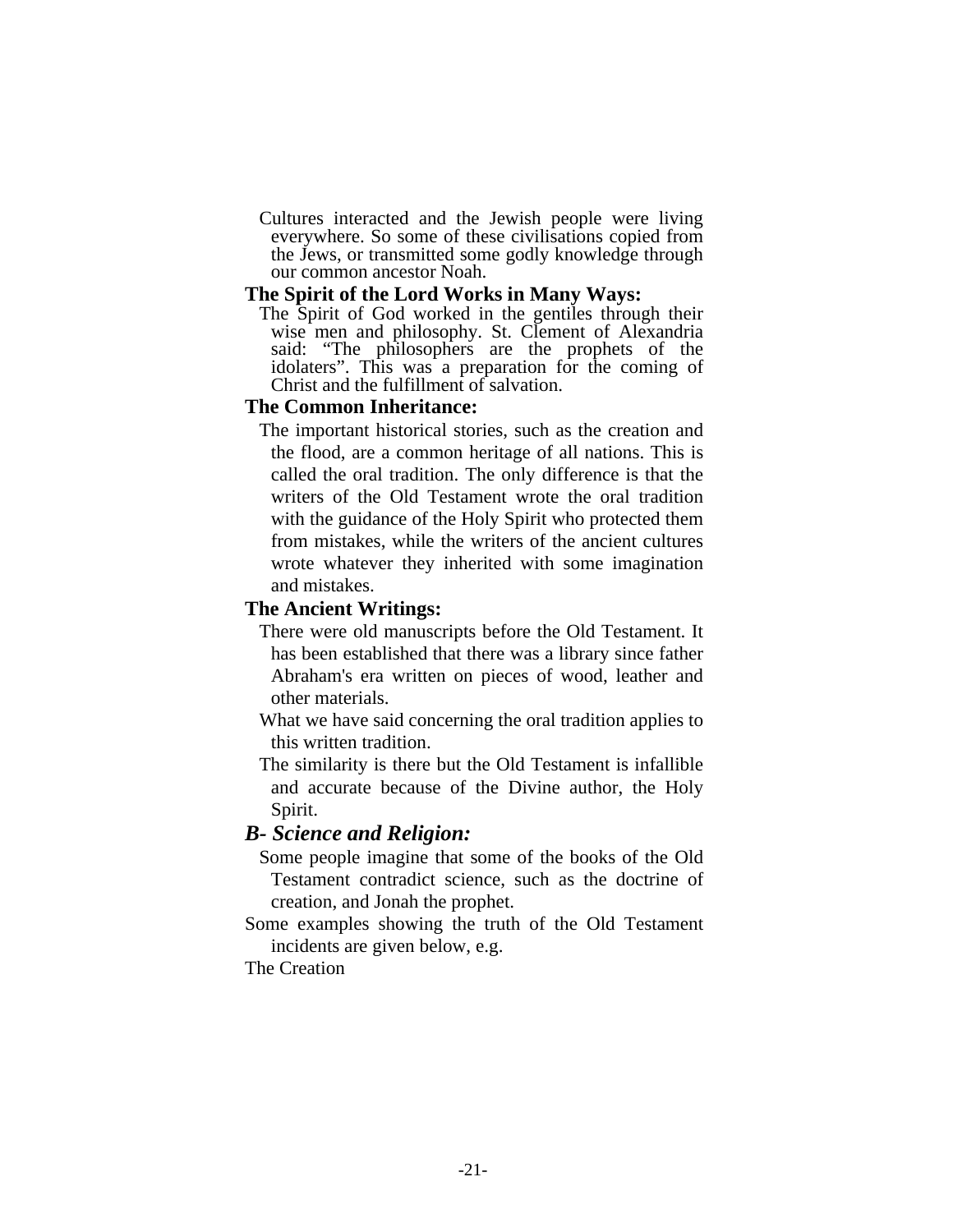- 1- The day is an era or a period of time. We are still on the 7th day.
- 2- The succession of creation is correct scientifically: light followed by earth, plants, animals and then man.

# **Jonah:**

- As for the story of Jonah the prophet, the Lord Himself assured its truth and the ruins of the city of Ninveh is a strong witness.
- Also the discovery of big whales can give us an idea about that special whale which God prepared to save Jonah.
- Finally it is a miracle and our God can do everything. Otherwise, how can we believe all the miracles stated in the New Testament.

# *C- The Sensual Expressions & Language Used in Some Books of The Old Testament:*

- Some people are not quite comfortable about the sexual expressions used in some books of the Old Testament.
- Take as an example, The Song of Songs. This book should not be read with the carnal & the materialistic eye. This book symbolises the relation of God with the Church.
- The holiness of the holy matrimony is an example in explaining the unity which takes place between God and the human soul, represented in the One Church.
- As for the immoral sins recorded in the Book, they are an indication of the fallen nature of man, which necessitated the incarnation and the Salvation.

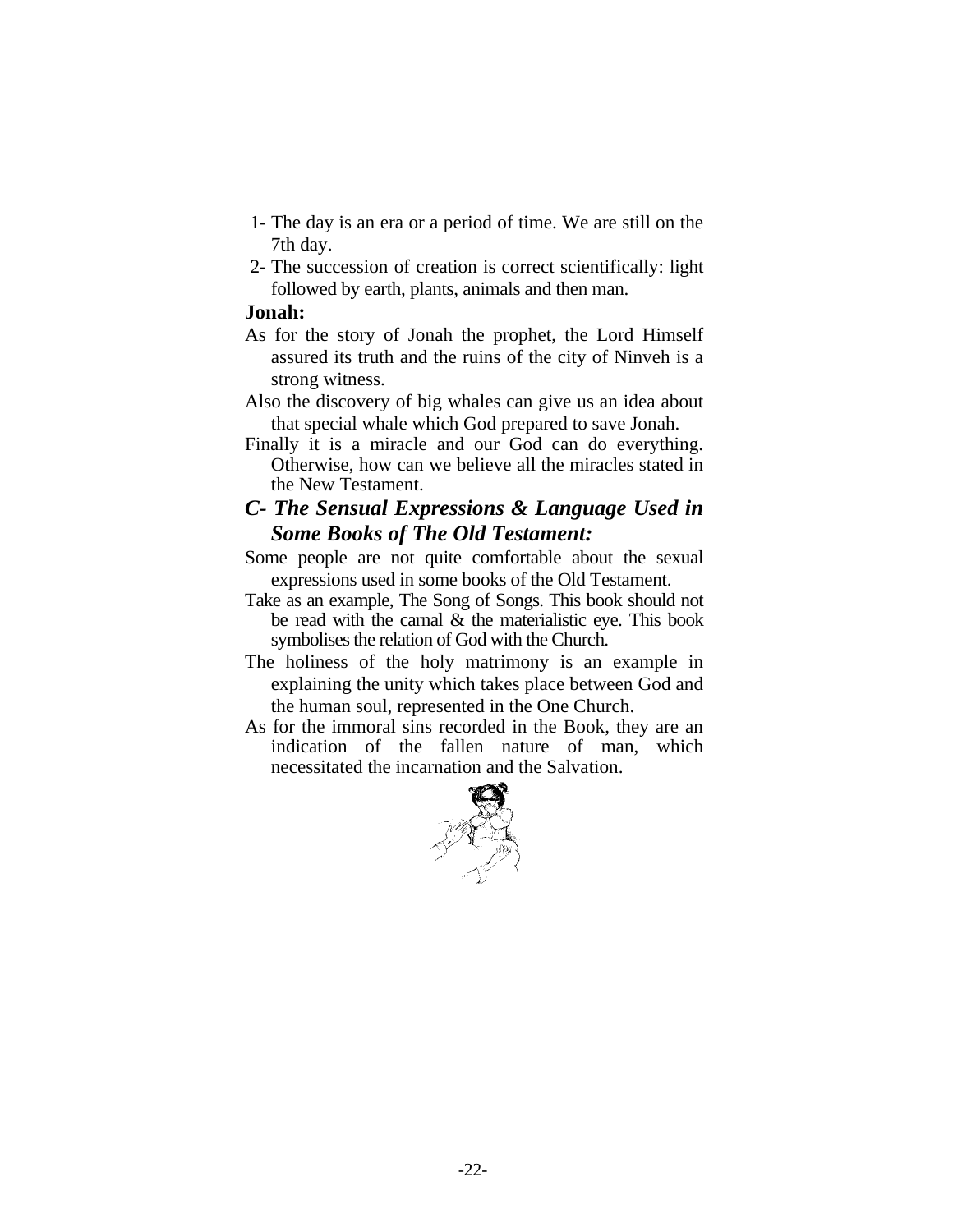

# *A- Why Study The Old Testament?*

 The Old Testament is the basis and the foundation of the Christian belief. The Following reasons are listed to indicate the value of this wonderful spiritual treasure.

# **Experiential School:**

 It is a school of experience, in which we observe God's dealing with us.

# **Means of Spiritual Fulfillment:**

 It is a source of spiritual satisfaction through the promises of God, and the beautiful prayers found in the Psalms and in the lives of the children of God.

# **An Invitation to Repentance and Purity:**

 The Old Testament, as well as the New, declares clearly the judgmental attributes of God, inviting people to repent.

 In it we notice the blessings of repentance and God's punishments for disobeying His Commandments.

# **A Source of Wisdom:**

 It is a source of Wisdom for in it we read the Proverbs of Solomon, and the wonderful wisdom granted to him by God.

# **A Spring of Prophecy:**

 It is a source of prophecies fulfilled in the Old and the New Testaments assuring that God is the author of the Book.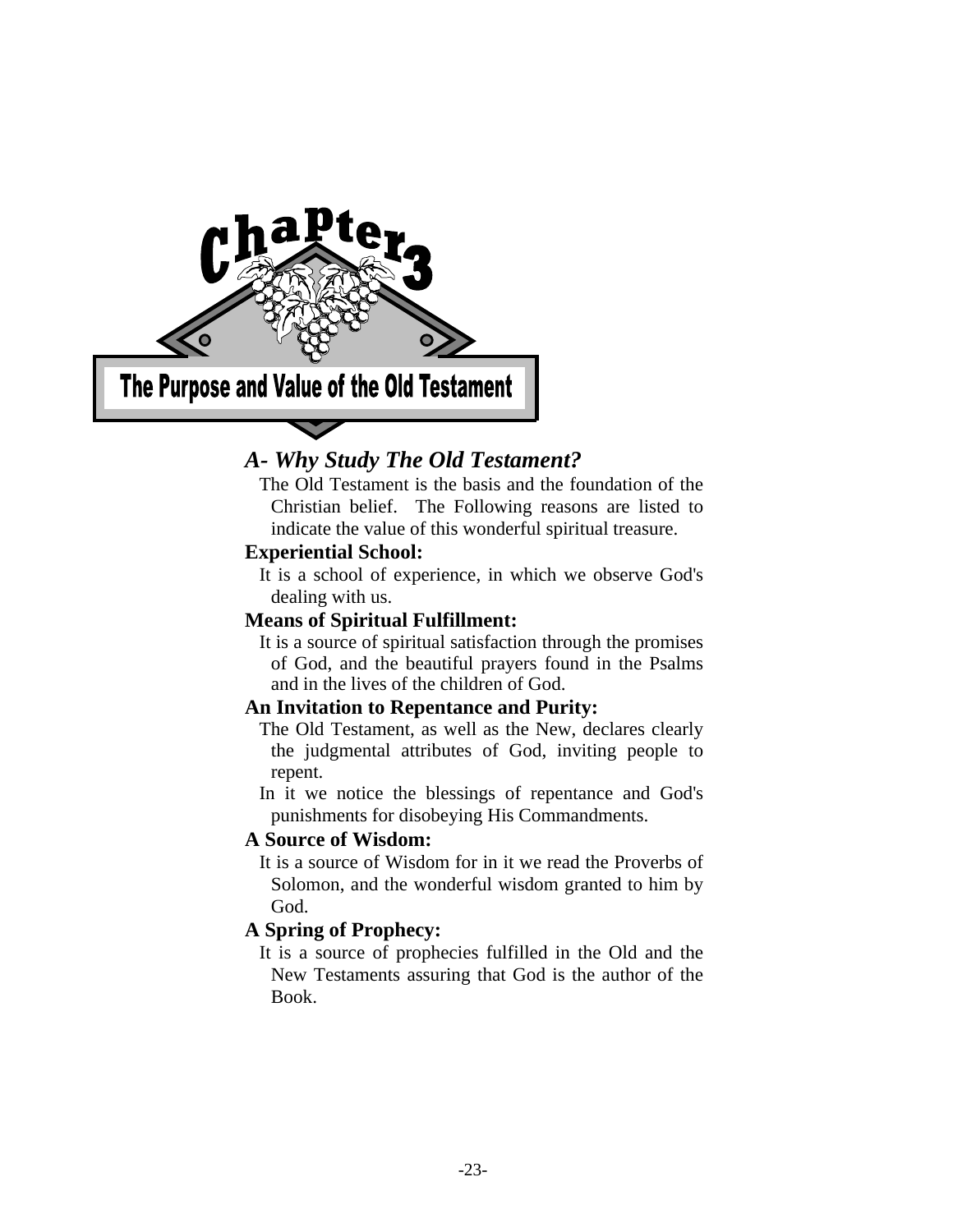# **A Wealth of Literature:**

It is a wealth of art. In it we find stories, poems, wisdom, law and art .... etc.

# *B- The Coptic Orthodox Church & The Old Testament*

 We as Orthodox Copts are firm believers in the Old Testament as a divinely inspired book.

As a testimony to that, the life of the Church is richly blessed with Old Testament readings.

# **The Psalms in the Church Office:**

 Psalms are used in the Prayers of the vespers (morning & night) as well as the liturgy.

# **The Lectionary during the Lent:**

 The Church reads complete books of prophecies during Jonah's fast and during the great Lent.

# **The Lectionary during the Passion Week:**

Many extracts from the Old Testament are read during the Passion (Pascha) week.

The Doxologies & Songs Of The Daily Midnight Vigil.

An bundance of quotations from the Old Testament are used in the Vigil.

## **The Daily Office of Personal Devotions:**

The Psalms are used in the book of daily prayers (Agbeya) which is divided into seven prayers to be offered by all Orthodox Copts at appointed hours.

Let us not belittle the Old Testament, because of some attacks which are leveled, not only at it, but also, at the New Testament as well.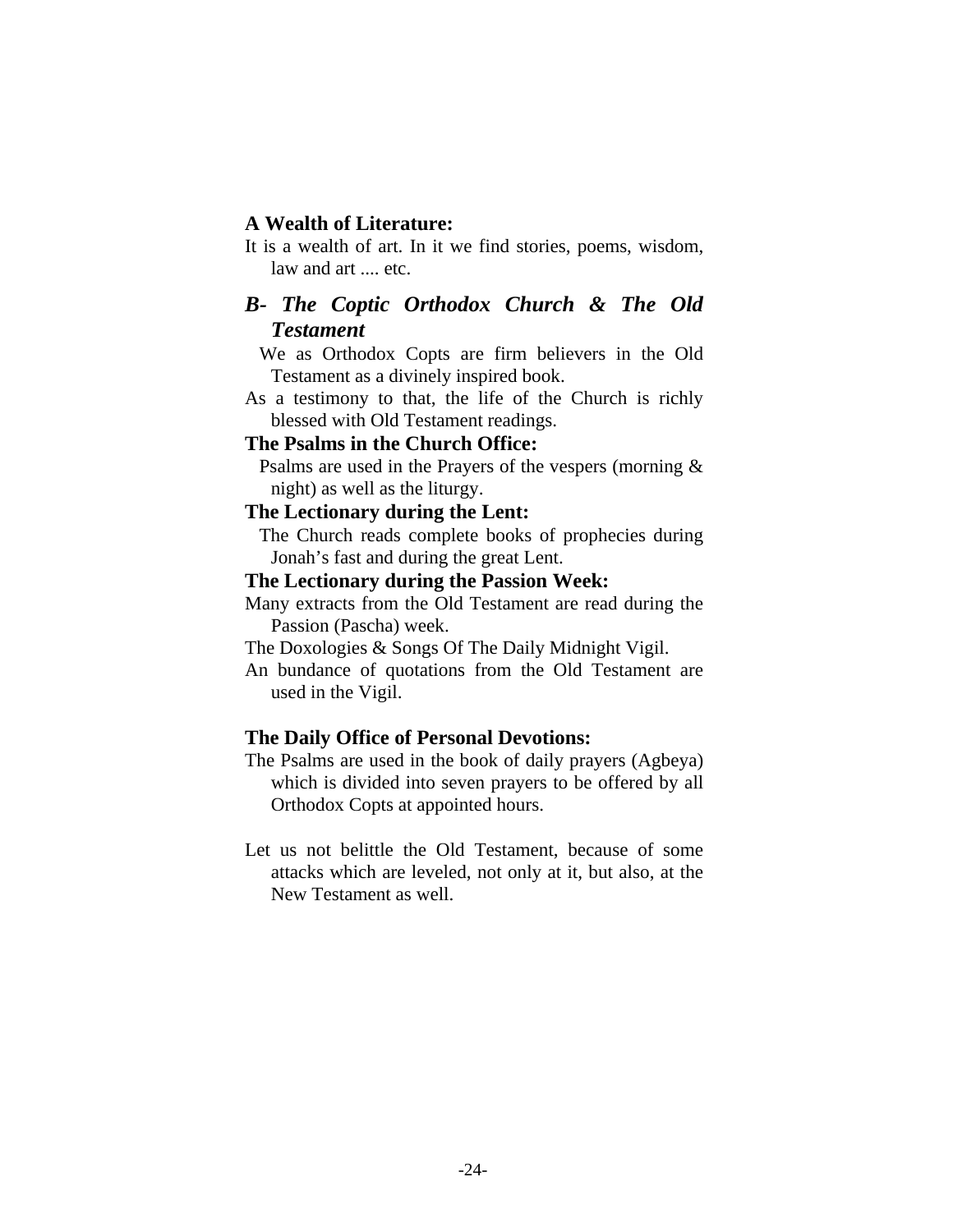

 Through 300 prophecies the Old Testament mentions all the details concerning Lord Jesus' life on earth. That is why we say that Christ of the manger is Christ of the prophecies. He is the One whom the wisemen were waiting for according to their studies based on the prophecy of Balaam. The Jews also were waiting for Him. They knew the date of His birth, through the Book of Daniel and the place of His birth through the Book of Micah.

Truly, our God is of both Testaments.

Our Christ is the Christ of the whole world.

 Following are some prophecies from the Old Testament about our Lord Jesus Christ and their fulfillment in the New Testament. These help us observe the deep connection between the two holy Testaments; the Old and the New.

# **1- Born of a Woman:**

 Gen. 3:15 (NKJV) "*And I will put enmity Between you and the woman, And between your seed and her seed; He shall bruise your head, And you shall bruise His Heel"* 

Gal. 4:4 (NKJV) "*But when the fullness of the time had come, God sent forth His son, born of a woman, born under the law".* 

# **2- Descendant of Abraham:**

 Gen. 18:18 (NKJV) "*Since Abraham shall surely become a great and mighty nation, and all the nation of the earth shall be blessed in him".*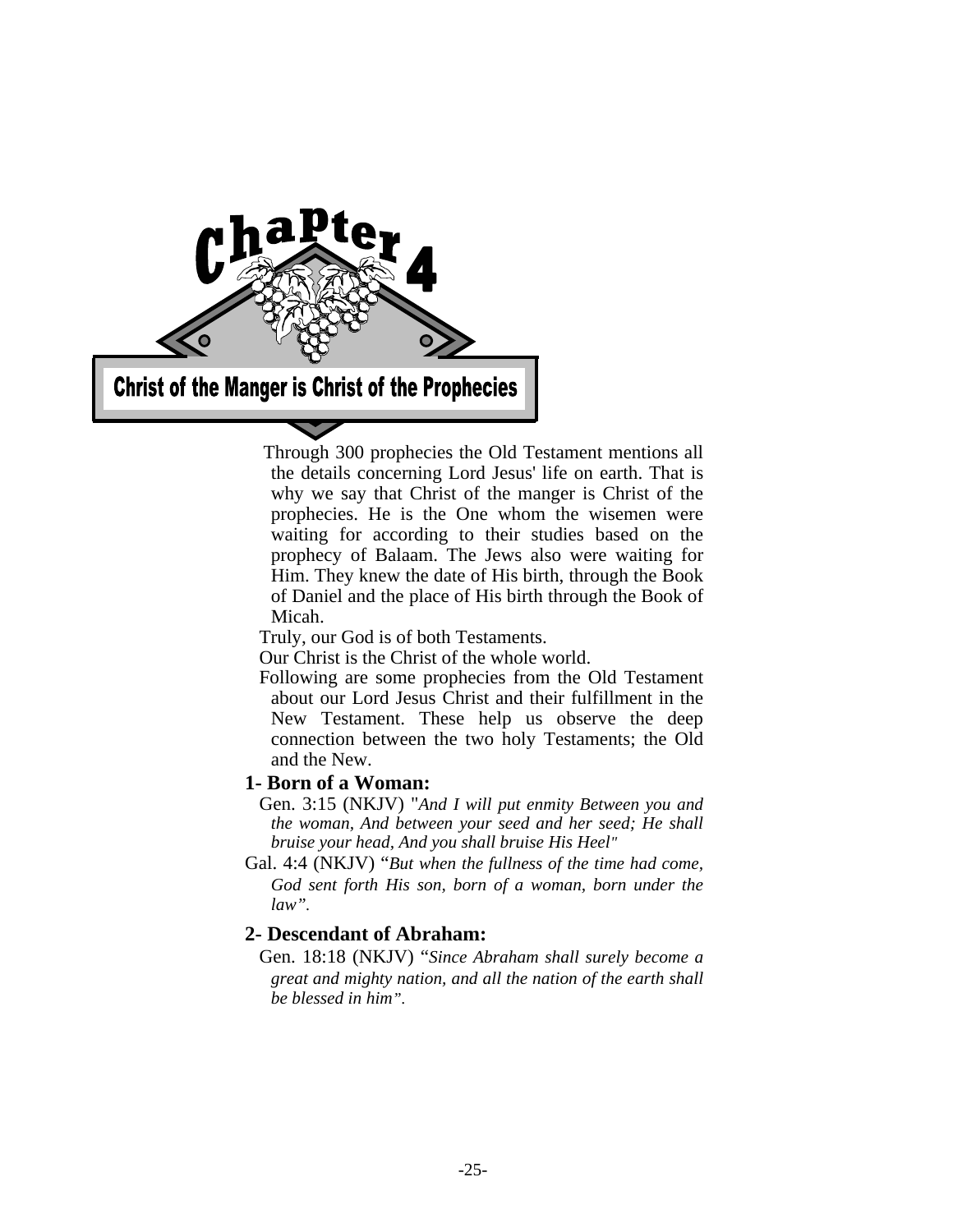Acts 3:25 (NKJV) "*You are sons of the prophets, and of the covenant which God made with our fathers, saying to Abraham, And in your seed all the families of the earth shall be blessed".*

### **3- Descendant of Isaac:**

- Gen. 17:19 (NKJV) "*The God said: No, Sarah your wife shall bear you a son, and you shall call his name Isaac; I will establish My covenant with him for an everlasting covenant, and with his descendants after him".*
- Mat. 1:2 (NKJV) "*Abraham begot Isaac, Isaac begot Jacob, and Jacob begot Judah and his brothers"*.

# **4- The Descendant of Jacob:**

- Num. 24:17 (NKJV) *"I see Him, but not now; I behold Him, but not near; A star shall come out of Jacob; A Scepter shall rise out of Israel, And batter the brow of Moab, And destroy all the sons of tumult".*
- Luke 3:34 (NKJV) "*The son of Jacob, the son of Isaac, the son of Abraham". (See also Mat. 1:2)*

# **5- Descendant of the Tribe of Judah:**

- Gen. 49:10 (NKJV) "*The scepter shall not depart from Judah, Nor a lawgiver from between his feet, until Shiloh comes; And to Him shall be the obedience of the people".*
- Luke 3:33 (NKJV) "*the son of Amminadab, the son of Ram, the son of Hezron, the son of Perez, the son of Judah".*

## **6- The Heir Of David:**

- Isa. 9:7 (NKJV) "*Of the increase of His government and peace there will be no end, Upon the throne of David and over His Kingdom, To order it and establish it with judgment and justice from that time forward, even forever The zeal of the Lord of Hosts will perform this".*
- Mat 1:1 (NKJV*) "The book of the genealogy of Jesus Christ, the Son of David, the son of Abraham".*

### **7- The Place of His Birth:**

 Micah 5:2 (NKJV) "*But you, Bethlehem Ephrathah, Though you are little among the thousands of Judah, Yet out of you*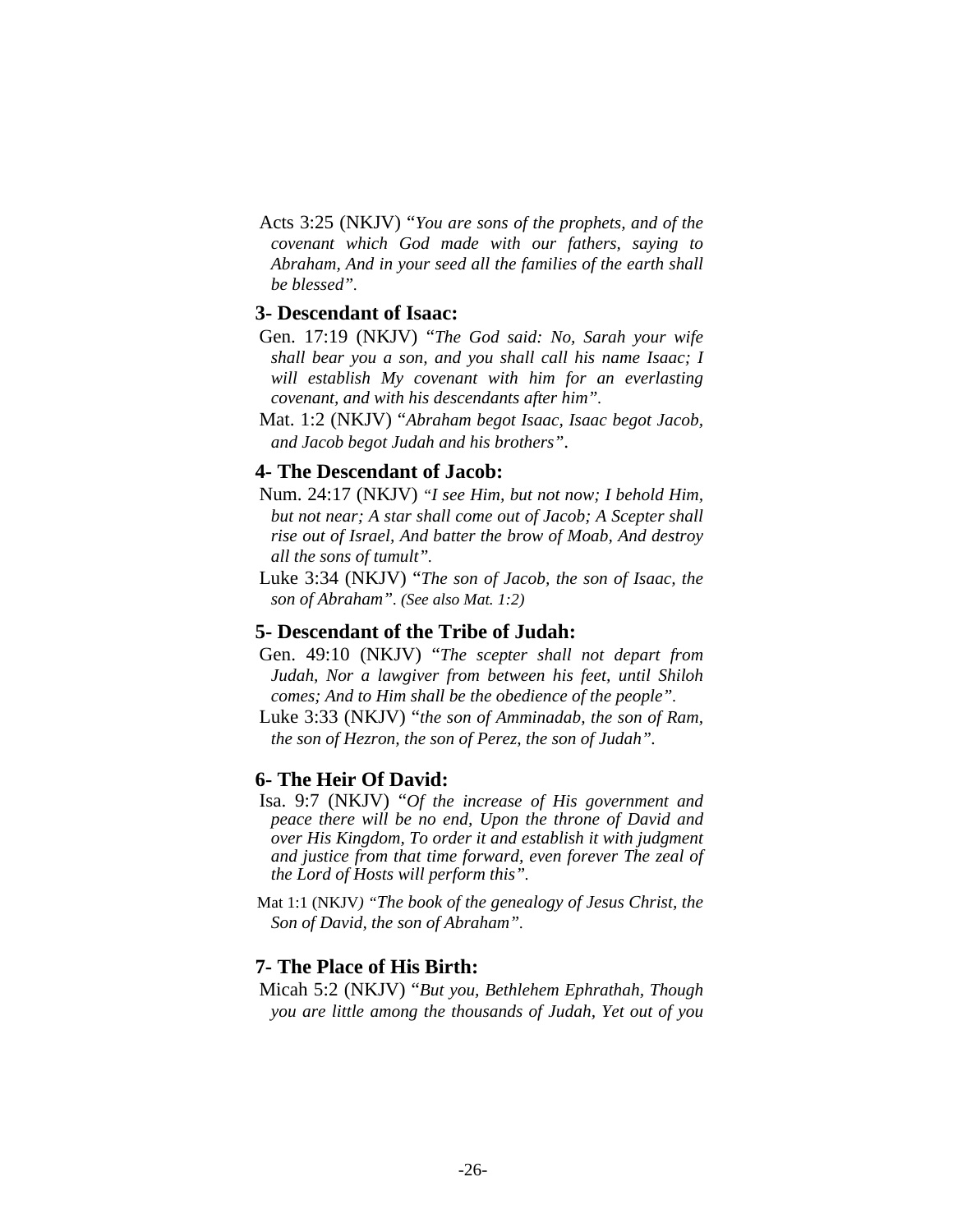*shall come forth to Me The One to be Ruler in Israel, Whose goings forth are from of old, From everlasting".* 

 Mat. 2:1-6 (NKJV) "*Now after Jesus was born in Bethlehem of Judea in the days of Herod the King, behold, wise men from the East came to Jerusalem, 2 saying, Where is He who has been born king of the Jews? For we have seen His star in the Jesus? For we have come to worship Him. 3 When Herod the king heard this, he was troubled, and all Jerusalem with him. 4 And when he had gathered all the chief priests and scribes of the people together, he inquired of them where the Christ was to be born. 5 So they said to him In Bethlehem of Judea, for thus it is written by the prophet 6 But you, Bethlehem, in the land of Judah, Are not the least among the rulers of Judah; For out of you shall come a Ruler who will shepherd My people Israel".* 

#### **8- The Date of His Birth:**

- Dan 9:25 (NKJV) *"Know therefore and understand, that from the going forth of the command To restore and build Jerusalem Until Messiah the Prince, There shall be seven weeks and sixty - two weeks; the street shall be built again, and the wall, Even in troublesome times".*
- 7+ 62= 69 Weeks, one week equals seven years, hence 69  $X$  7 = 453 years (the time span between Daniel & Christ) the seventieth week, is the crucifixion of Christ.
	- Luke 2:1-2 (NKJV) "*And it came to pass in those days that a decree went out from Caesar Augustus that all the world should be registered. This census first took place while Quirinius was governing Syria".*

#### **9- His Birth of A Virgin:**

- Isa. 7:14 (NKJV) "*Therefore the Lord Himself will give you a sign: Behold, the virgin shall conceive and bear a Son, and shall call His name Immanuel".*
- Mat. 1:18-23 (NKJV) "*Now the birth of Jesus Christ was as follows; After His mother Mary was betrothed to Joseph, before they came together, she was found with child of the Holy Spirit. 19 Then Joseph her husband, being a just man, and not wating to make her a public example, was minded to put her away secretly 20 but while he thought about these*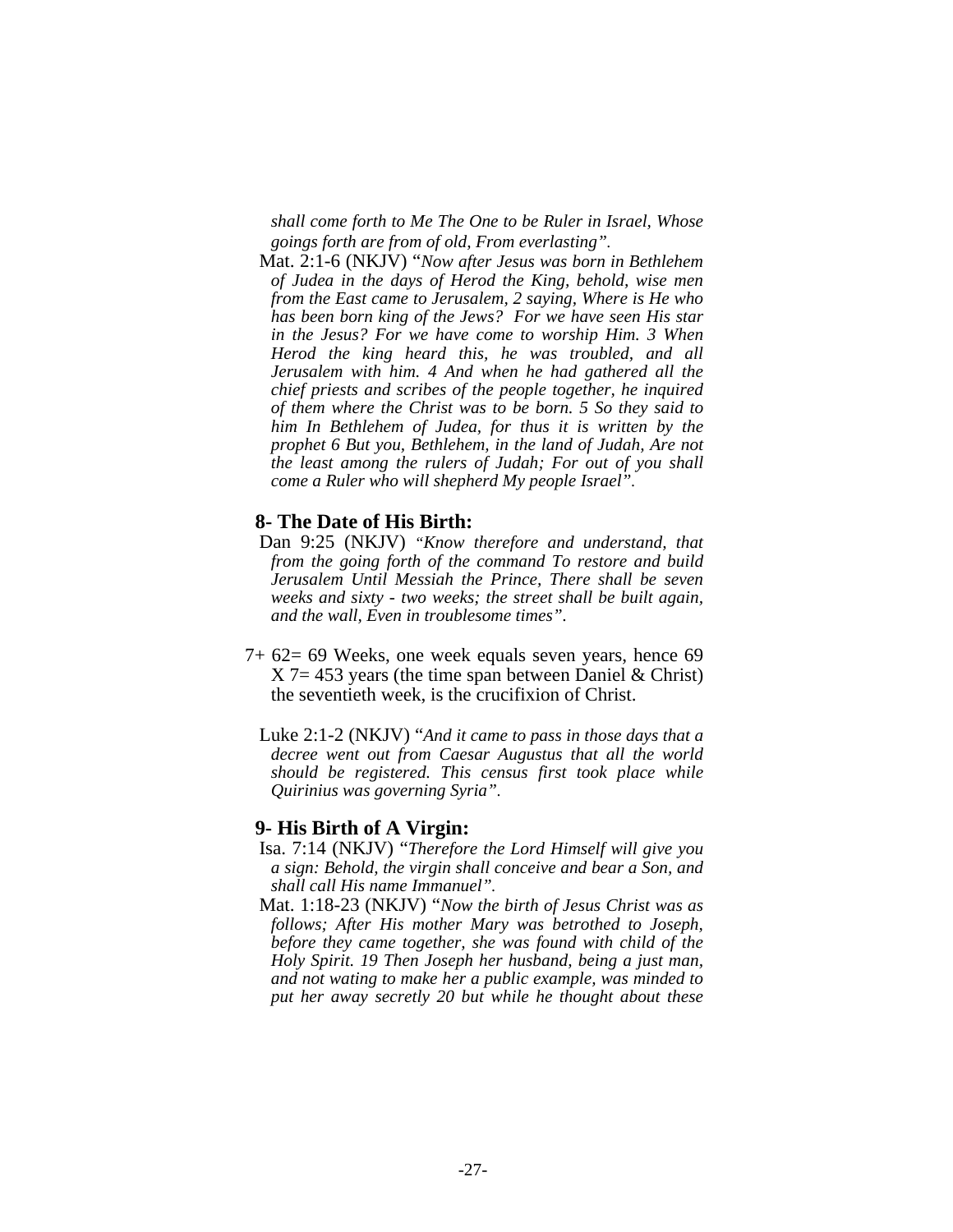*things, behold an angel of the Lord appeared to him in a dream saying Joseph, son of David do not be afraid to take to you Mary your wife, for that which is conceived in her is of the Holy Spirit. 21 And she will bring forth a son and you shall call His name Jesus, for He will save His people from their sins. 22 So all this was done that it might be fulfilled which was spoken by the Lord through the prophet, saying 23 behold the virgin shall be with child and bear a son and they shall call His name Immanuel, Which is translated God with us".* 

# **10- The Children's Massacre:**

 Jer. 31:15 (NKJV) "*Thus says the Lord: A voice was heard in Ramah, Lamentation and bitter weeping, Rachel weeping for her children, refusing to be comforted for her children, Because they are no more".* 

#### **11- The Flight to Egypt:**

- Hosea 11:1 (NKJV) "*When Israel was a child, I loved him, and out of Egypt I called My son".*
- Mat 2:14-15 (NKJV) "*When he arose, he took the young Child and His mother by night and departed for Egypt, 15 and was there until the death of Herod, that it might be fulfilled which was spoken by the Lord through the prophet saying "Out of Egypt I Called My Son".*

## **12- His Service in Galillee:**

- Isa. 9:1-2 (NKJV) "*Nevertheless the gloom will not be upon her who is distressed, As when at first He lightly esteemed The land of Zebulun and the land of Naphtali, And afterward more heavily oppressed her, By the way of the sea, beyond the Jordan, In Galillee of the Gentiles 2 The people who walked in darkness Have seen a great light; Those who dwelt in the land of the shadow of death, Upon them a light has shined".*
- Mat. 4:12-16 (NKJV) "*Now when Jesus heard that John had been put in prison, He departed to Galilee. 13 And leaving Nazareth, he came and dwelt in Capernaum, which is by the sea, in the regions of Zebulun and Naphtali, 14 that it might be fulfilled which was spoken by Isaiah the prophet saying: 15 "The land of Zebulun and the land of Naphtali, By the way of the sea, beyond the Jordan, Galillee of the Gentiles: 16 The people who sat in darkness have seen a great light,*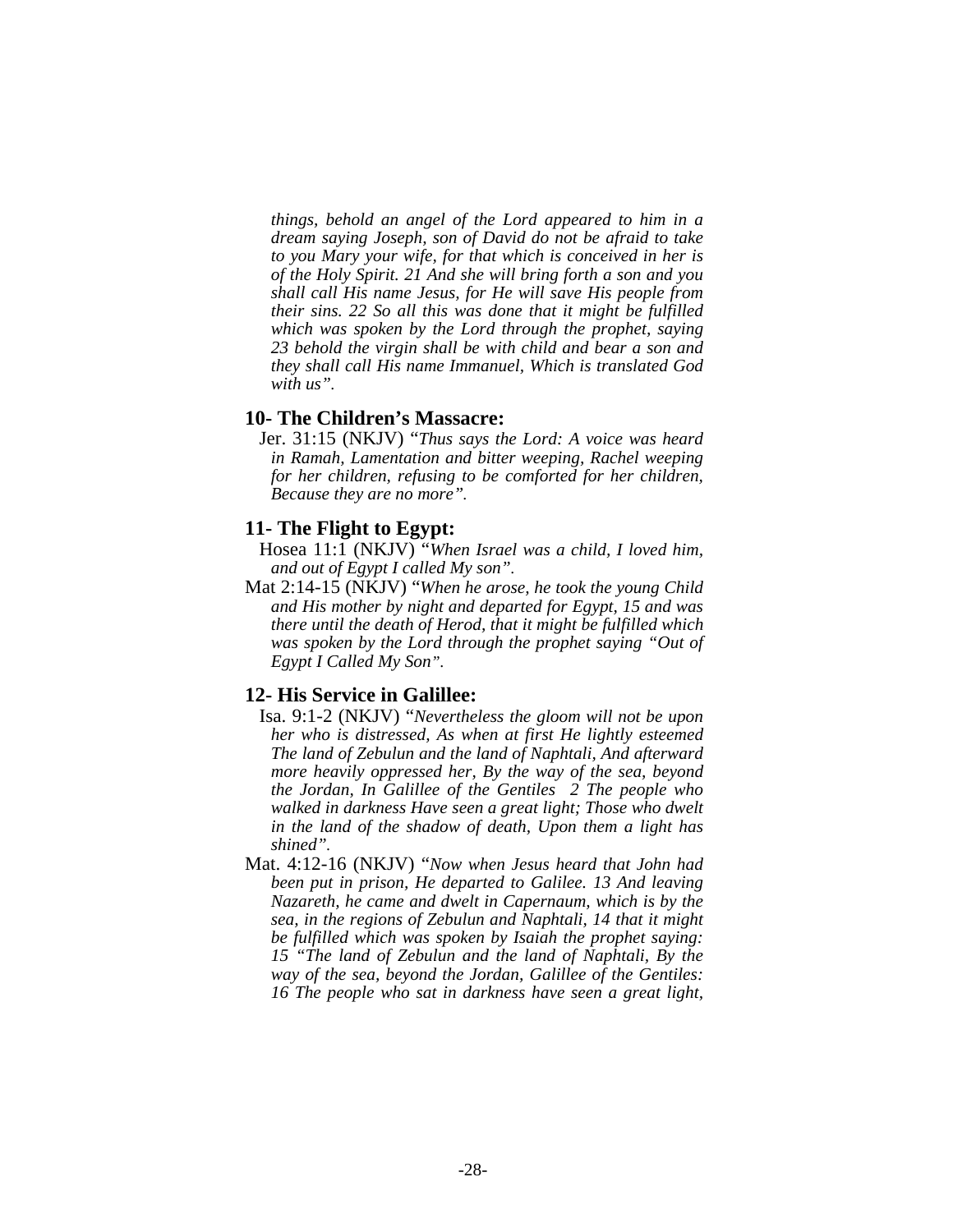*And upon those who sat in the region and shadow of death light has dawned."* 

#### **13- The Prophets Gave Signs about Him:**

- Deu. 18:15 (NKJV) *"the Lord your God will raise up for you a Prophet like me from your midst, from your brethren. Him you shall hear,*
- John 6;14 (NKJV) "*then those men, when they had seen the sign that Jesus did, said, this is truly the Prophet who is to come into the world".*

# **14- He Came As A Priest According to the Order Of Melchizadek:**

- Psa. 110:4 (NKJV) the Lord has sworn And will not relent, "*You are a priest forever According to the order of Melchizedek".*
- Heb 6:20 (NKJV) "*Where the forerunner has entered for us, even Jesus, having become High Priest forever according to the order of Melchizedek.*

# **15- Being Rejected by the Jews:**

- Isa. 53ý:3 (NKJV) "*He is despised and rejected by men, A Man of sorrows and acquainted with grief. And we hid, as it were, our faces from Him; He was despised, and we did not esteem him.*
- Psa. 2:2 (NKJV) "*the kings of the earth set themselves, And the rulers take counsel together, against the Lord and against His Anointed".*
- John 1:11 (NKJV) *He came to His own and His own did not receive Him.*

# **16- His Features:**

Isa. 11:1-5 (NKJV) *"There shall come forth a rod from the stem of Jesse, And a Branch shall grow out of his roots. 2 the Spirit of the Lord shall rest upon Him, the Spirit of counsel and might, The Spirit of knowledge and of the fear of the Lord. 3 His delight is in the fear of the Lord, and He shall not judge by the sight of His eyes, Nor decide by the hearings of His ears; 4 But with righteousness He shall judge the*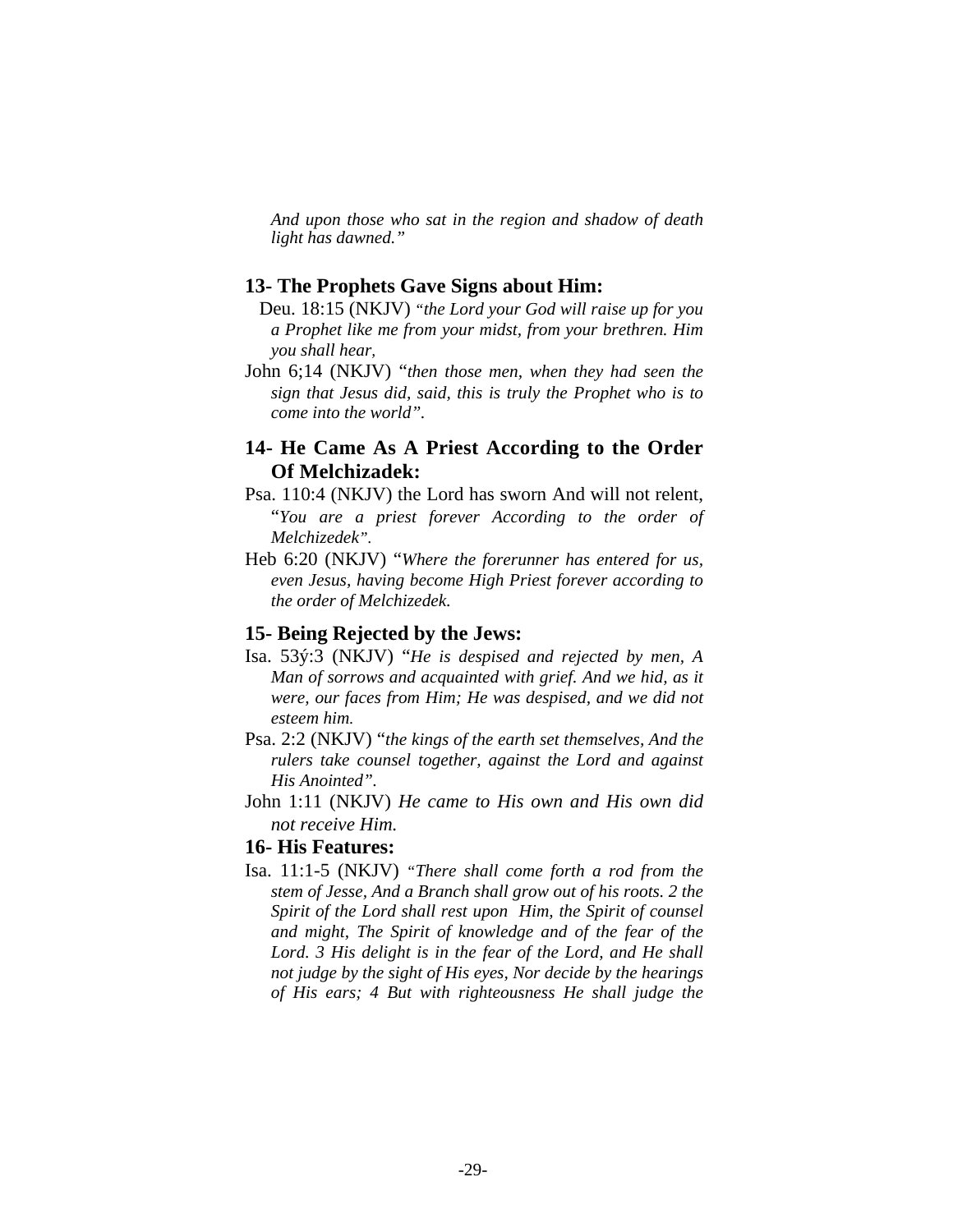*poor, And decide with the rod of His mouth, And with the breath of His lips He shall slay the wicked 5 Righteousness shall be the belt of his loins, And faithfulness the belt of His waist".*

- Psa. 45:6-8 (NKJV) "*Your throne, O God is forever and ever; A scepter of righteousness is the scepter of your kingdom. 7 You love righteousness and hate wickedness; Therefore God, Your God, has anointed You with the oil of gladness more than your companions 8 All Your garments are scented with myrrh and aloes and cassia, Out of the ivory palaces, by which they have made you glad".*
- Luke 2:52 (NKJV) "*And Jesus increased in wisdom and stature, and in favor with God and men".*
- Luke 4:18 (NKJV) "*The Spirit of the Lord is upon Me, Because he has anointed Me To preach the Gospel to the poor; He has sent me to heal the brokenhearted, To proclaim liberty to the captives And recovery of sight to the blind, to set at liberty those who are oppressed".*

# **17- His Victorious Entry:**

- Zec. 9:9 (NKJV) "*Rejoice greatly, O daughter of Zion! shout, O daughter of Jerusalem! Behold, your king is coming to you; He is just and having salvation, lowly and riding on a donkey, A colt, the foal of a donkey".*
- Isa. 62:11 (NKJV) "*Indeed the Lord has proclaimed to the end of the world "say to the daughter of Zion Surely your salvation is coming; Behold, His reward is with Him, And His work before Him."*
- John 12:12-16 (NKJV) "*The next day a great multitude that had come to the feast, when they heard that Jesus was coming to Jerusalem, 13 took branches of palm trees and went out to meet Him, and cried out: Hosanna! Blessed is He who comes in the name of the Lord!" The King of Israel! 14 Then Jesus, when He had found a young donkey, sat on it; as it is written 15 Fear not, daughter of Zion; behold your king is coming sitting on a donkey's colt 16 His disciples did not understand these things at first; but when Jesus was glorified, then they remembered that these things were*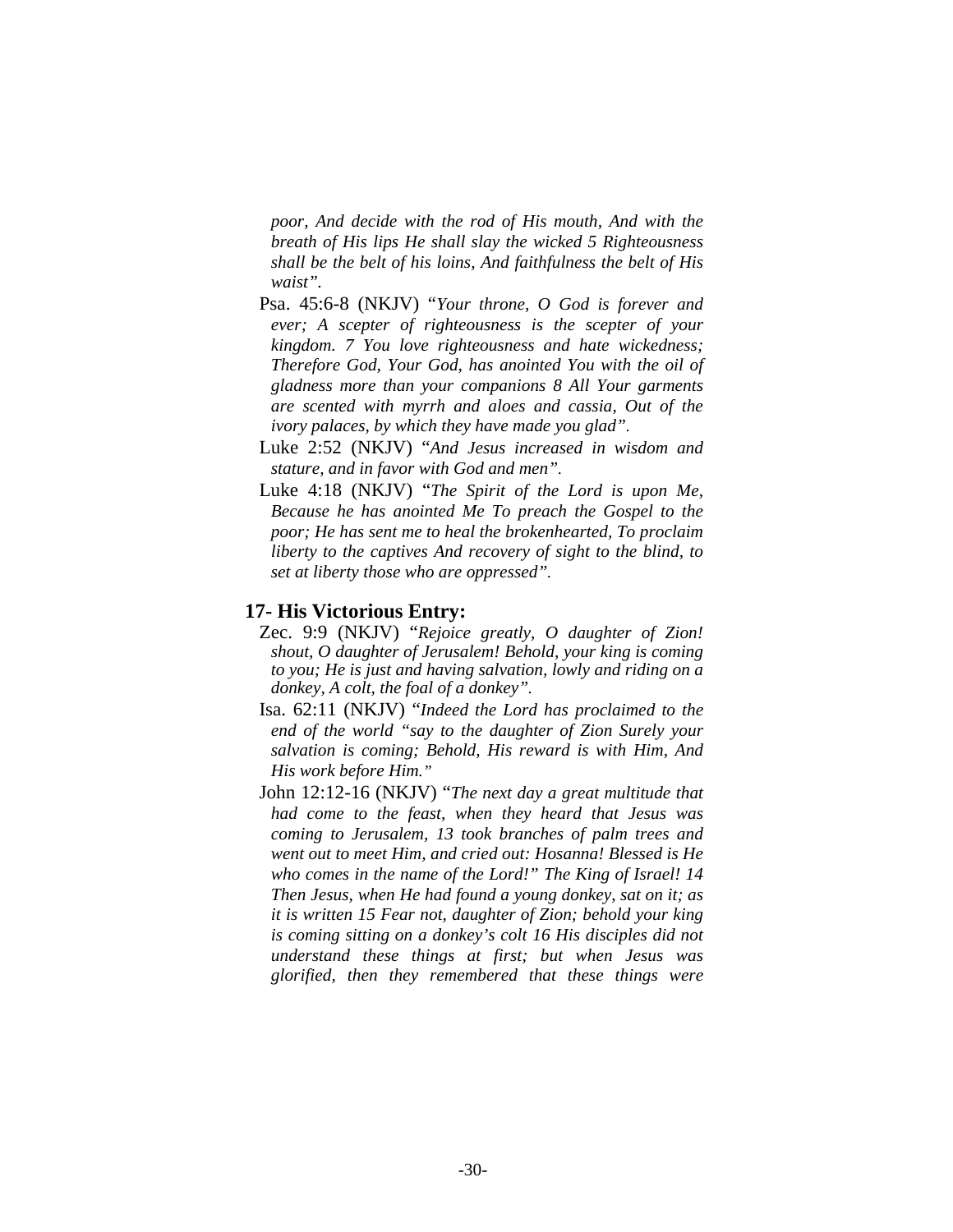*written about Him and that they had done these things to Him".* 

#### **18- The Treason of His Disciple:**

- Psa. 41:9 (NKJV) "*Even my own familiar friend in whom I trusted, who ate my bread, has lifted up his heel against me".*
- Mark 14:10 (NKJV) *Then Judas Iscariot, one of the twelve, went to the chief priests to betray Him to them.*

#### **19- He Was Sold for 30 Pieces of Silver:**

- Zec. 11:12 (NKJV) "*Then I said to them, "If it is agreeable to you, give me my wages; and if not, refrain". So they weighed out for my wages thirty pieces of silver".*
- Mat 26:15-16 (NKJV) and said, "*What are you willing to give me if I deliver Him to you?" And they counted out to him thirty pieces of silver 16 So from that time he sought opportunity to betray Him".*

#### **20- Buying The Potter's Field:**

 Mat. 27:6-10 (NKJV) *"But the chief priests took the silver pieces and said, "It is not lawful to put them into the treasury, because they are the price of blood". 7 And they consulted together and bought with them the potter's field, to bury strangers in 8 therefore that field has been called the Field of Blood to this day. 9 Then was fulfilled what was spoken by Jeremiah the prophet saying "And they took the thirty pieces of silver, the value of Him who was priced, whom they of the children of Israel priced 10 and gave them for the potter's field, as the Lord directed me".* 

#### *21- Judas' Discipleship Shall Be Given to Another:*

- Psa. 109:7-9 (NKJV) *"When he is judged, let him be found guilty, And let his prayer become sin 8 Let his days be few, And let another wife a widow"*.
- Acts 1:16-20 (NKJV) *"Men and brethren, this scripture had to be fulfilled, which the Holy Spirit spoke before by the mouth of David concerning Judas, who arrested Jesus 17 for he was numbered with us and obtained a part in this ministry 18 (Now this man purchased a field with the wages of*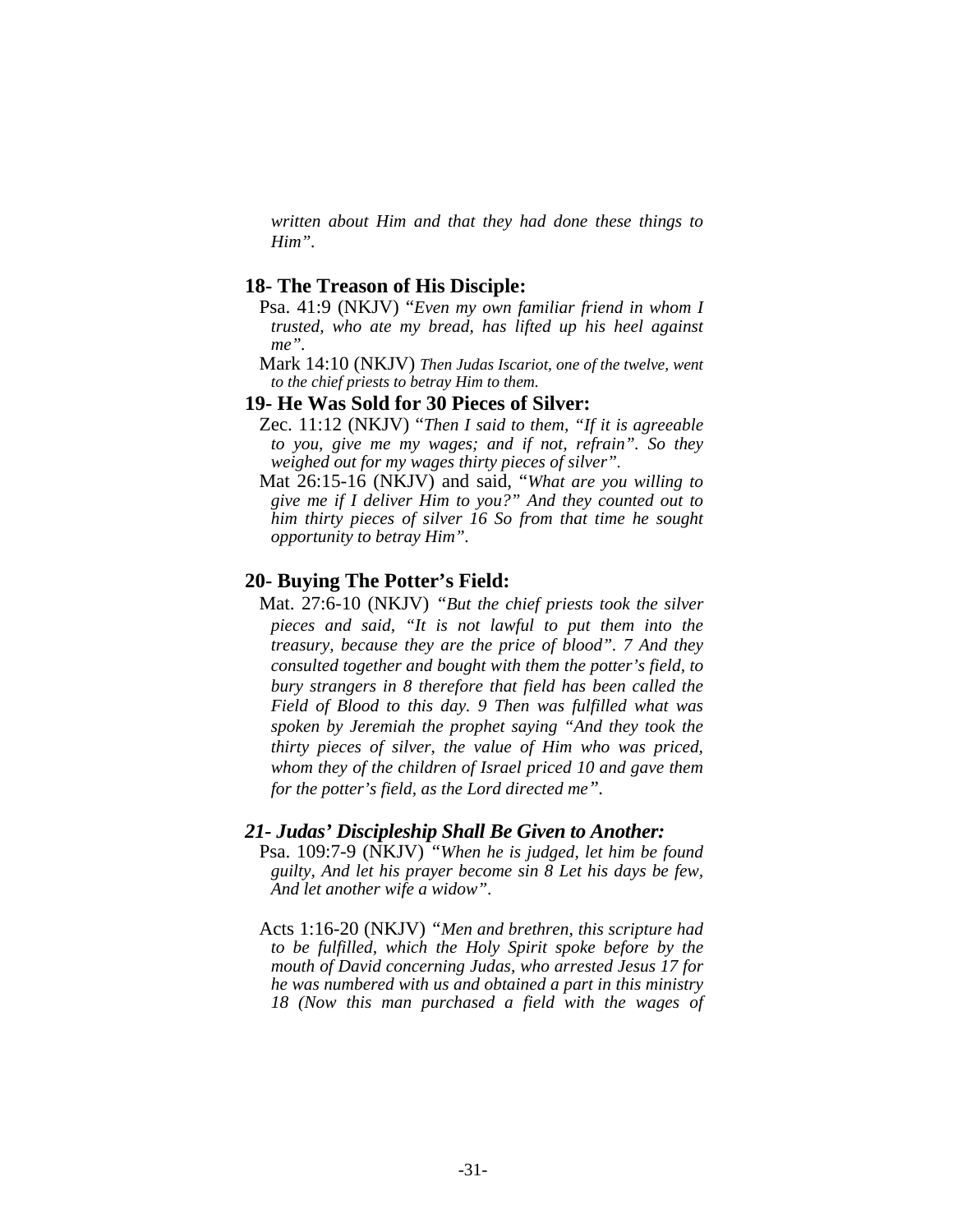*iniquity and falling headlong, he burst open in the middle and all his entrails gushed out 19 And it became known to all those dwelling in Jerusalem; so that field is called in their own language, Akel Dama, That is, Field of Blood) 20 For it is written in the book of Psalms "Let his dwelling place be desolate And let no one live in it and Let another take his office."* 

#### **22- The False Witness Against the Lord:**

- Psa. 27:12 (NKJV) "*Do not deliver me to the will of my adversaries; For false witnesses have risen against me, And such as breathe out violence"*.
- Psa. 35:11 (NKJV) "*Fierce witnesses rise up; They ask me things that I do not know"*.
- Mat. 26:60-61 (NKJV) "*but found none, Even though many false witnesses came forward, they found none But at last two false witnesses came forward 61 and said, "This fellow said, I am able to destroy the temple of God and to build it in three days".*

#### **23- His Silence Against Accusation:**

- Isa. 53:7 (NKJV) "*He was oppressed and He was afflicted, Yet He opened not his mouth; He was led as a lamb to the slaughter, And as a sheep before its shearers is silent, So He opened not His mouth".*
- Psa. 38:13-14 "*But I, like a deaf man, do not hear; And I am like a mute who does not open his mouth. 14 Thus I am like a man who does not hear, And in whose mouth is no response".* Mat 26:62-63 (NKJV) *"And the high priest arose and said to him, "Do you answer nothing? What is it these men testify against You?" 63 But Jesus kept silent. And the high priest answered and said to Him, "I put You under oath by the living God: tell us if You are the Christ, the Son of God"*
- *Mat 27:12-14 (NKJV) "And while He was being accused by the chief priests and elders, He answered nothing 13 Then Pilate said to Him, "Do You not hear how many things they testify against You?" 14 But He answered him not one word, so that the governor marveled greatly".*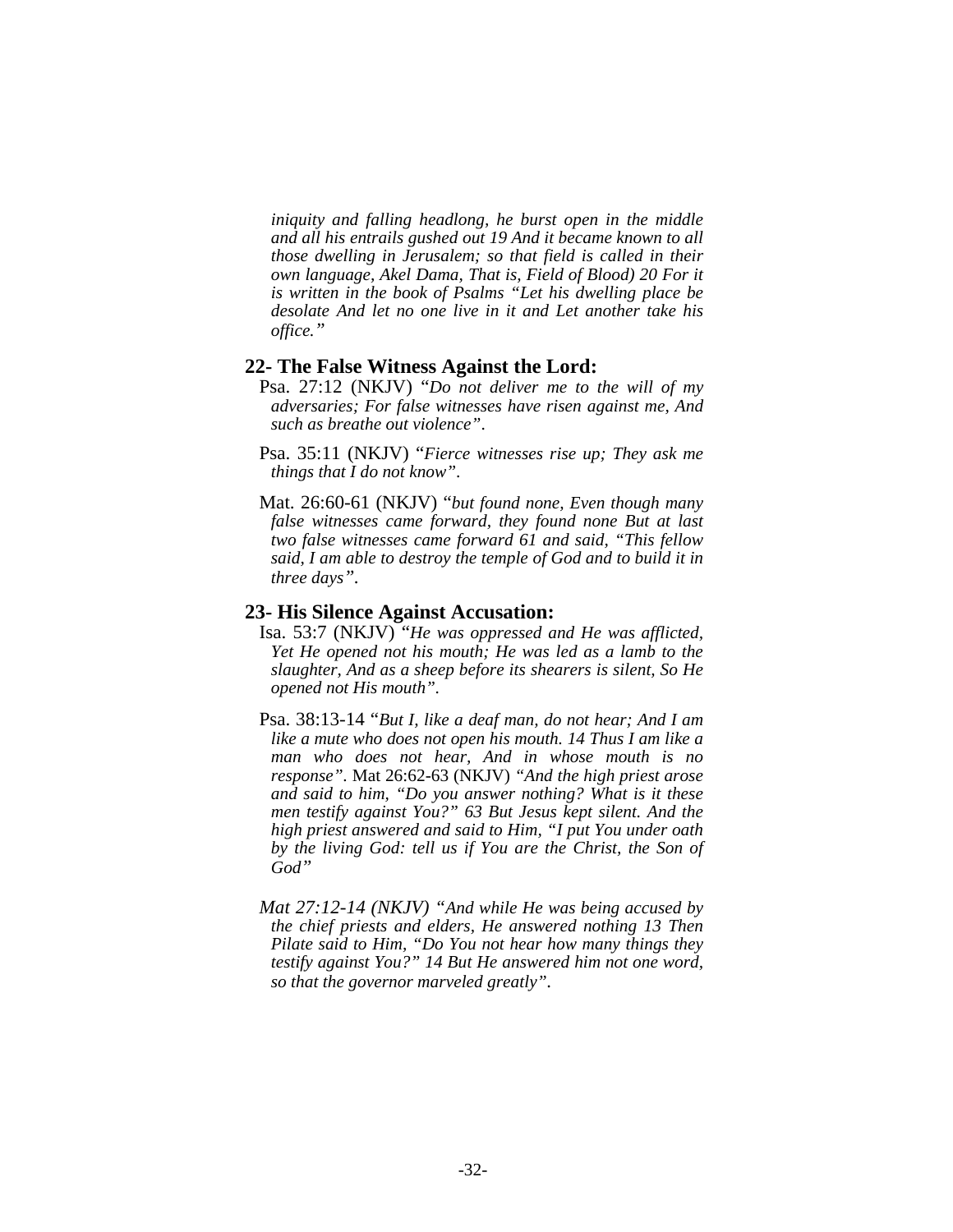## **24- They Spat On Him:**

- Isa. 50:6 (NKJV) "*I gave My back to those who struck Me, And My cheeks to those who plucked out the beard; I did not hide My face from shame and spitting".*
- Mark 14:65 (NKJV) "*Then some began to spit on Him, and to blindfold Him, and to beat Him, and to say to him, "Prophesy" And the officers struck Him with the palms of their hands".*

## **25- They Hated Him For No Reason**

- Psa. 69:4 (NKJV) *Those who hate me without a cause Are more than the hairs of my head; They are mighty who would destroy me, Being my enemies wrongfully; Though I have stolen nothing, I still must restore it.*
- Psa. 109:3-5 (NKJV) *They have also surrounded me with words of hatred, And fought against me without a cause 4 In return for my love they are my accusers, But I give myself to prayer. 5 Thus they have rewarded me evil for good, And hatred for my love.*
- John 15:23-25 (NKJV) *He who hates Me hates My father also. 24 If I had not done among them the works which no one else did, they would have no sin; but now they have seen and also hated both Me and My Father. 25 But this happened that the word might be fulfilled which is written in their law, "They hated Me without a cause."*

## **26- He Bore Our Sufferings:**

- Isa. 53:4-6 (NKJV) "*Surely He has borne our griefs and carried our sorrows; Yet we esteemed Him stricken, Smitten by God, and afflicted. 5 But He was wounded for our transgressions, He was bruised for our iniquities; The chastisement for our peace was upon Him, And by His stripes we are healed 6 All we like sheep have gone astray; We have turned, every one, to his own way; And the Lord has laid on Him the iniquity of us all".*
- Isa. 53:11-12 (NKJV) "*He shall see the labor of His soul, and be satisfied. By his knowledge My righteous Servant shall justify many, For He shall bear their iniquities. 12 Therefore I will divide Him a portion with the great, And He shall divide the spoil with the strong, Because He poured out*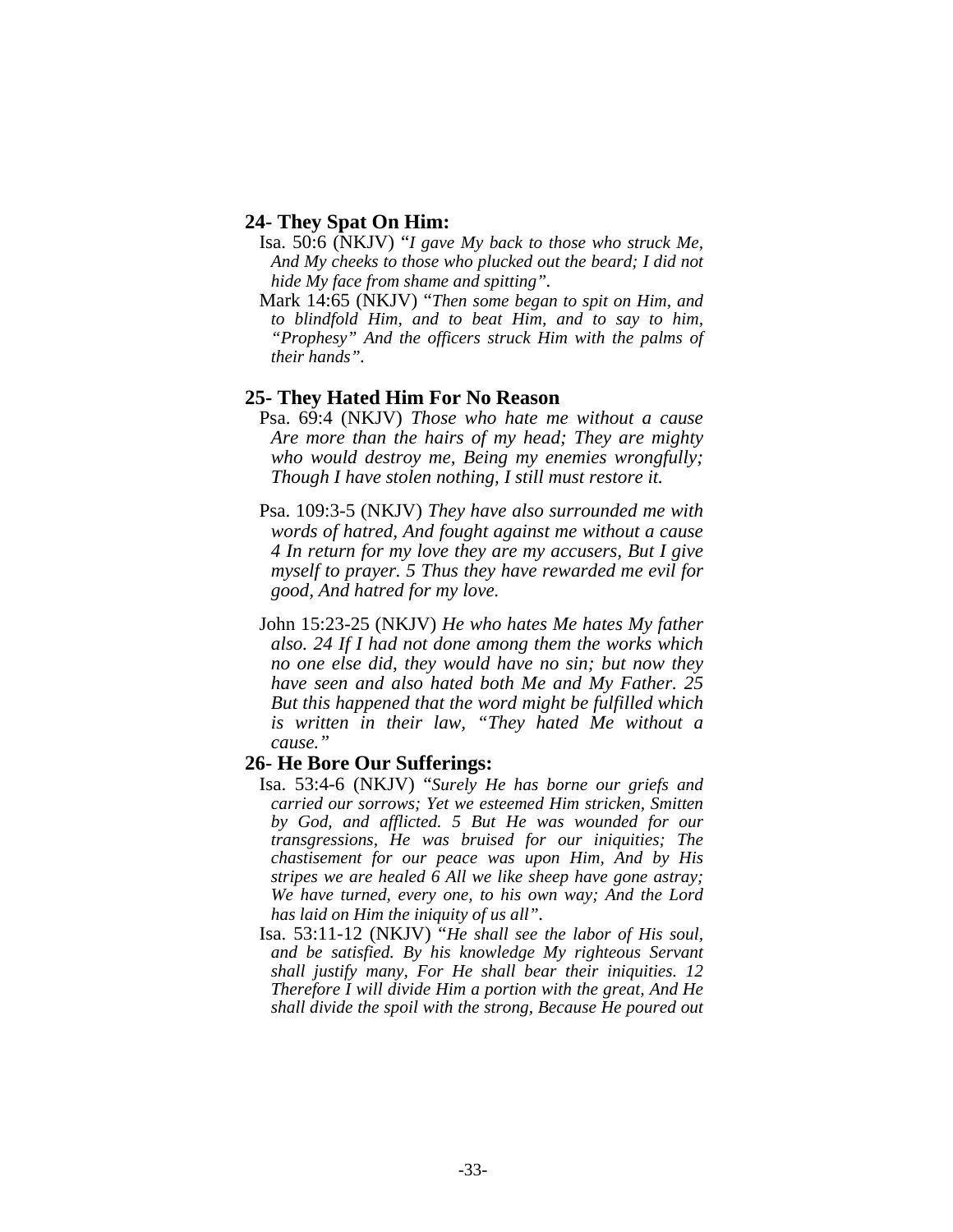*His soul unto death, And he was numbered with the transgressors, And He bore the sin of many, And made intercession for the transgressors".* 

- Mat 8:16-17 (NKJV) "*When evening had come, They brought to him many who were demon-possessed. And He cast out the spirits with a word, and healed all who were sick, 17 that it might be fulfilled which was spoken by Isaiah the prophet, saying: "He took our infirmities And bore our sicknesses".*
- Rom. 4:25 (NKJV) "*who was delivered up because of our offenses, and was raised because of our justification.*
- 1Cor. 15:3 (NKJV) "*for I delivered to you first of all that which I also received: that Christ died for our sins according to the Scriptures"*.

#### **27- Crucified With The Sinners:**

- Isa. 53:12 (NKJV) "*Therefore I will divide Him a portion with the great, And he shall divide the spoil with the strong, Because He poured out His soul unto death, And He was numbered with the transgressors, And He bore the sin of many, And made intercession for the transgressors".*
- Mat. 27:38 (NKJV) "*Then two robbers were crucified with Him, one on the right and another on the left."*
- Mark. 15:27-28 (NKJV) "*With Him they also crucified two robbers, one on His right and the other on His left. 28 So the Scripture was fulfilled which says, "And He was numbered with the transgressors".*

#### **28- They Pierced His Hands and Feet:**

- Psa. 22:16 (NKJV) "*For dogs have surrounded me; the congregation of the wicked has enclosed Me. They pierced My hands and My feet";*
- *John 20:25-28 (NKJV) "The other disciples therefore said to him, "We have seen the Lord" So he said to them, "Unless I see in His hands the print of the nails, and put my finger into the print of the nails, and put my hand into His side, I will not believe". 26 And after eight days His disciples were again inside, and Thomas with them. Jesus came, the doors being shut, and stood in the midst, and said, "Peace to you!" 27 Then He said to Thomas, Reach your finger here, and look at My hands; reach your hands here, and put it into My*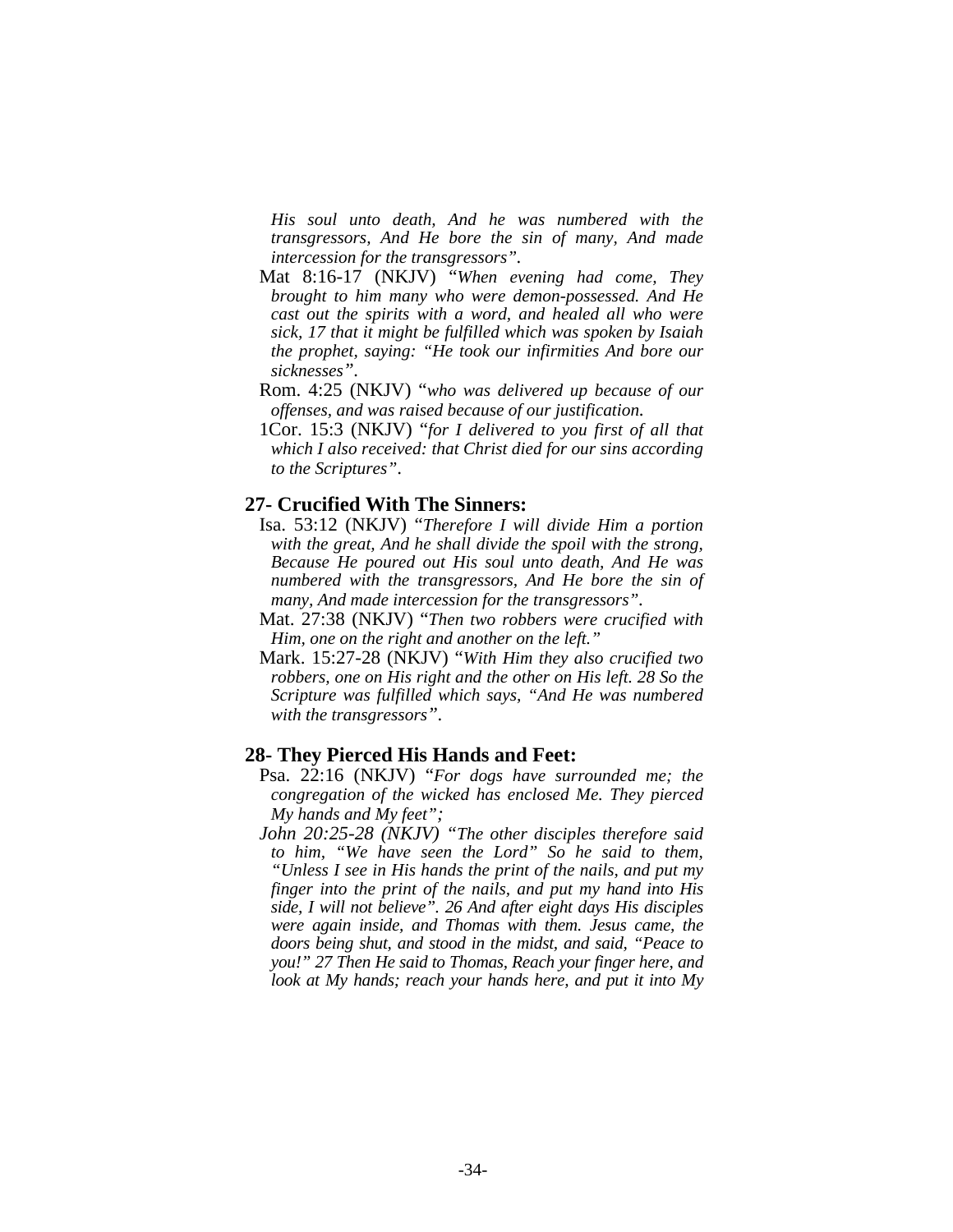*side. Do not be unbelieving, but believing. 28 And Thomas answered and said to Him, "My Lord and my God!"* 

#### **29- They Mocked and Insulted Him:**

- Psa. 22:6-8 "*But I am a worm, and no man; A reproach of men, and despised by the people. 7 All those who see Me ridicule Me; They shoot out the lip, they shake the head, saying, 8 "He trusted in the Lord, let Him rescue Him; Let Him deliver Him, since He delights in Him!"*
- Mat. 27:39-40 (NKJV) "*And those who passed by blasphemed Him, wagging their heads 40 and saying, "You who destroy the temple and build it in three days, save Yourself! If You are the son of God, come down from the cross."*

#### **30- They Gave Him Vinegar and Bitters:**

- Psa. 69:12 (NKJV) "*Those who sit in the gate speak against me, And I am the song of the drunkards".*
- John. 19:29 (NKJV) "*Now a vessel full of sour wine was sitting there; and they filled a sponge with sour wine, put it on hyssop, and put it to His mouth".*

#### **31- He Heard His People Mocking the Prophecies:**

- Psa. 22:8 (NKJV) "*He trusted in the Lord, let Him rescue Him; Let Him deliver Him, since he delights in Him!"*
- Mat. 27:43 (NKJV) "*He trusted in God; let Him deliver Him now if he will have Him; for He said "I am the Son of God."*

#### **32- He Prayed For His Enemies:**

- Psa. 109:4 (NKJV) "*In return for my love they are my accusers, But I give myself to prayer"*.
- Luk. 23:34 (NKJV) *Then Jesus said, "Father, forgive them, for they do not know what they do." And they divided His garments and cast lots".*

#### **33- They Pierced His Side With A Spear:**

 Zec 12:10 (NKJV) *"And I will pour on the house of David and on the inhabitants of Jerusalem the Spirit of grace and supplication; then they will look on Me whom they pierced. Yes, they will mourn for Him as one mourns for his only son, and grieve for Him as one grieves for a firstborn".*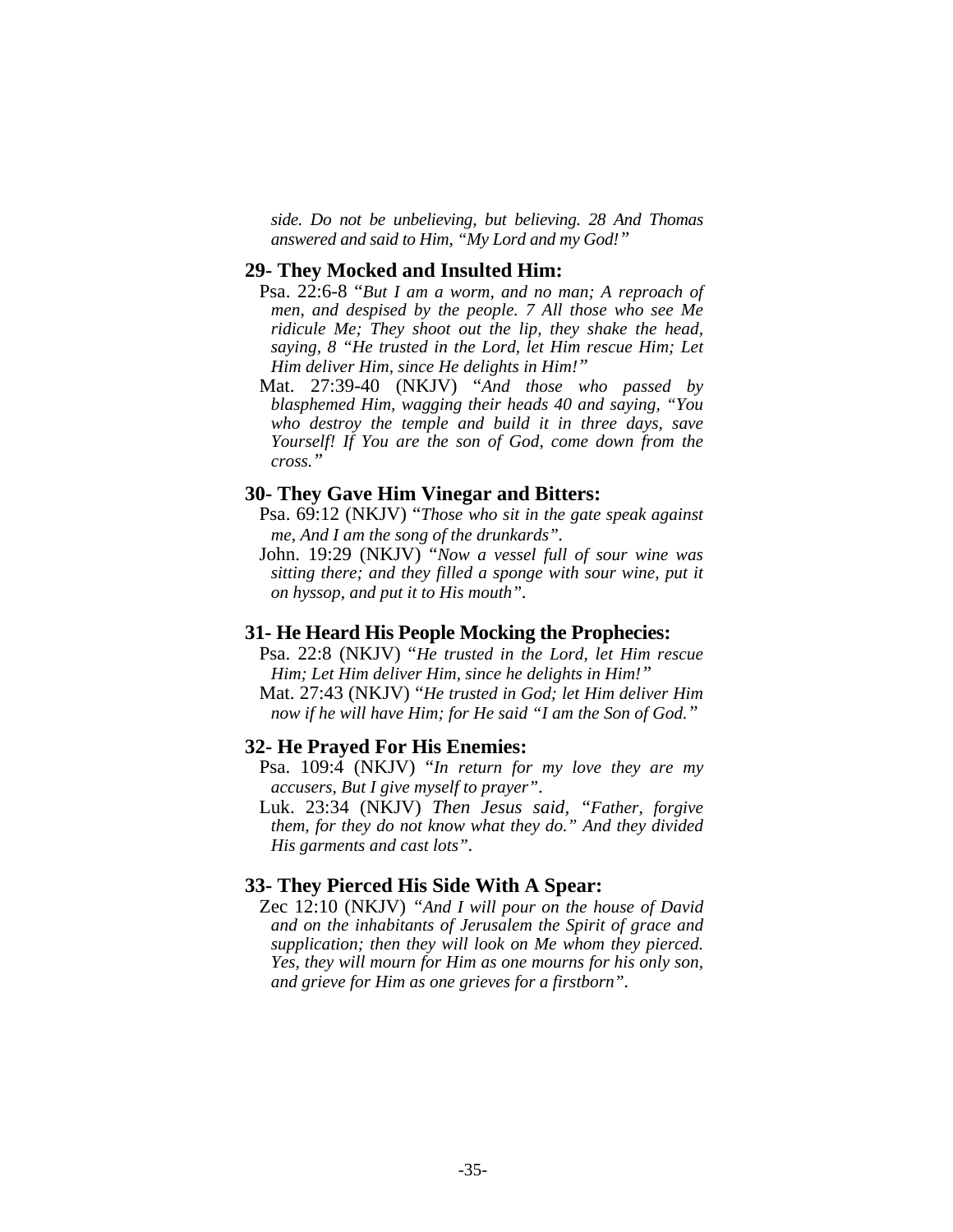- John 19:34-37 (NKJV) *"But one of the soldiers pierced His side with a spear, and immediately blood and water came out. 35 And he who has seen has testified, and his testimony is true; and he knows that he is telling the truth, so that you may believe. 36 For these things were done that the Scripture should be fulfilled, Not one of His bones shall be broken 37 And again another Scripture says, They shall look on Him whom they pierced."*
- John 20:27 (NKJV) "*Then He said to Thomas, "Reach your finger here, and look at My hands; and reach your hand here, and put it into My side. Do not be unbelieving, but believing."*

#### *34- Dividing His Clothes and Casting Lots on Them:*

- Psa 22:18 (NKJV) *"They divide My garments among them, And for My clothing they cast lots.*
- Mark 15:24 (NKJV) *"And when they crucified Him, they divided His garments, casting lots for them to determine what every man should take".*
- John 19:23 (NKJV) "*then the soldiers, when they had crucified Jesus, took His garments and made four parts, to each soldier a part, and also the tunic, Now the tunic was without seam, woven from the top in one piece".*

#### **35- Not One of His Bones Shall Be Broken:**

- Psa. 34:20 (NKJV) "*He guards all his bones; Not one of them is broken".*
- Exo. 12:46 (NKJV) "*In one house it shall be eaten; you shall not carry any of the flesh outside the house, nor shall you break one of its bones".*
- John 19:33 (NKJV) "*Therefore, because it was the Preparation Day, that the bodies should not remain on the cross on the Sabbath (for that Sabbath was a high day), the Jews asked Pilate that their legs might be broken, and that they might be taken away. Then the soldiers came and broke the legs of the first and the other who was crucified with Him" But when they came to Jesus and saw that He was already dead, they did not break His legs* … *For these things were done that the Scripture should be fulfilled; "Not one of His bones shall be broken"*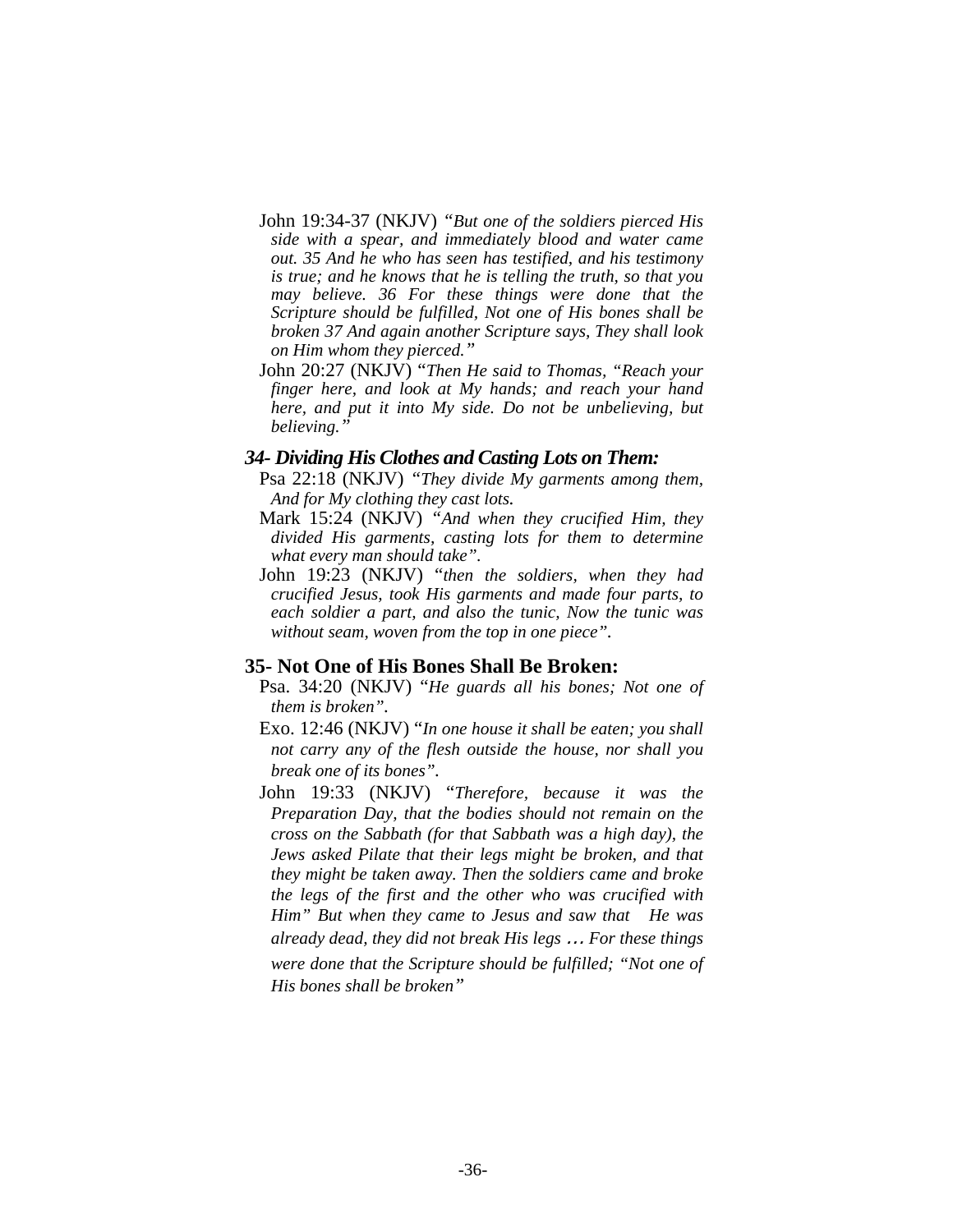# **36- To Be Buried with a Rich Person:**

- Isa. 53:9 (NKJV) *"And they made His grave with the wicked; But with the rich at His death, Because He had done no violence, Nor was any deceit in His mouth".*
- Mat 27:57-60 (NKJV) "*Now when evening had come, there came a rich man from Arimathea, named Joseph, who himself had also become a disciple of Jesus. 58 This man went to Pilate and asked for the body of Jesus. Then Pilate commanded the body to be given to him. 59 When Joseph had taken the body, he wrapped it in a clean linen cloth, 60 and laid it in his new tomb which he had hewn out of the rock; and he rolled a large stone against the door of the tomb, and departed".*

#### **37- His Holy Resurrection**

- Psa. 16:2 (NKJV) "*O my soul, you have said to the Lord, "You are my Lord, My goodness is nothing apart from You."*
- Hosea 6:1-2 (NKJV) "*Come, and let us return to the Lord; For He has torn, but he will heal us; He had stricken, but He will bind us up. 2 After two days He will revive us; On the third day He will raise us up, that we may live in His sight".*
- Psa. 3:5 (NKJV) "*I lay down and slept; I awoke, for the Lord sustained me"*.
- Mat. 28:7 (NKJV) *"And go quickly and tell His disciples that He is risen from the dead, and indeed He is going before you into Galillee, there you will see Him. Behold, I have told you."*

#### **38- His Blessed Ascension:**

- Psa 68:18 (NKJV) "*You have ascended on high, You have led captivity captive; You have received gifts among men, Even from the rebellious, That the Lord God might dwell there".*
- The lord freed all good souls who were in captivity under the control of the devil in Hades. He opened paradise for them.
- Luke 24:50-52 (NKJV) "*And he led them out as far as Bethany, and He lifted up His hands and blessed them. 51 Now it came to pass, while He blessed them, that He was parted from them and carried up into heaven 52 And they worshipped Him, and returned to Jerusalem with great joy"*